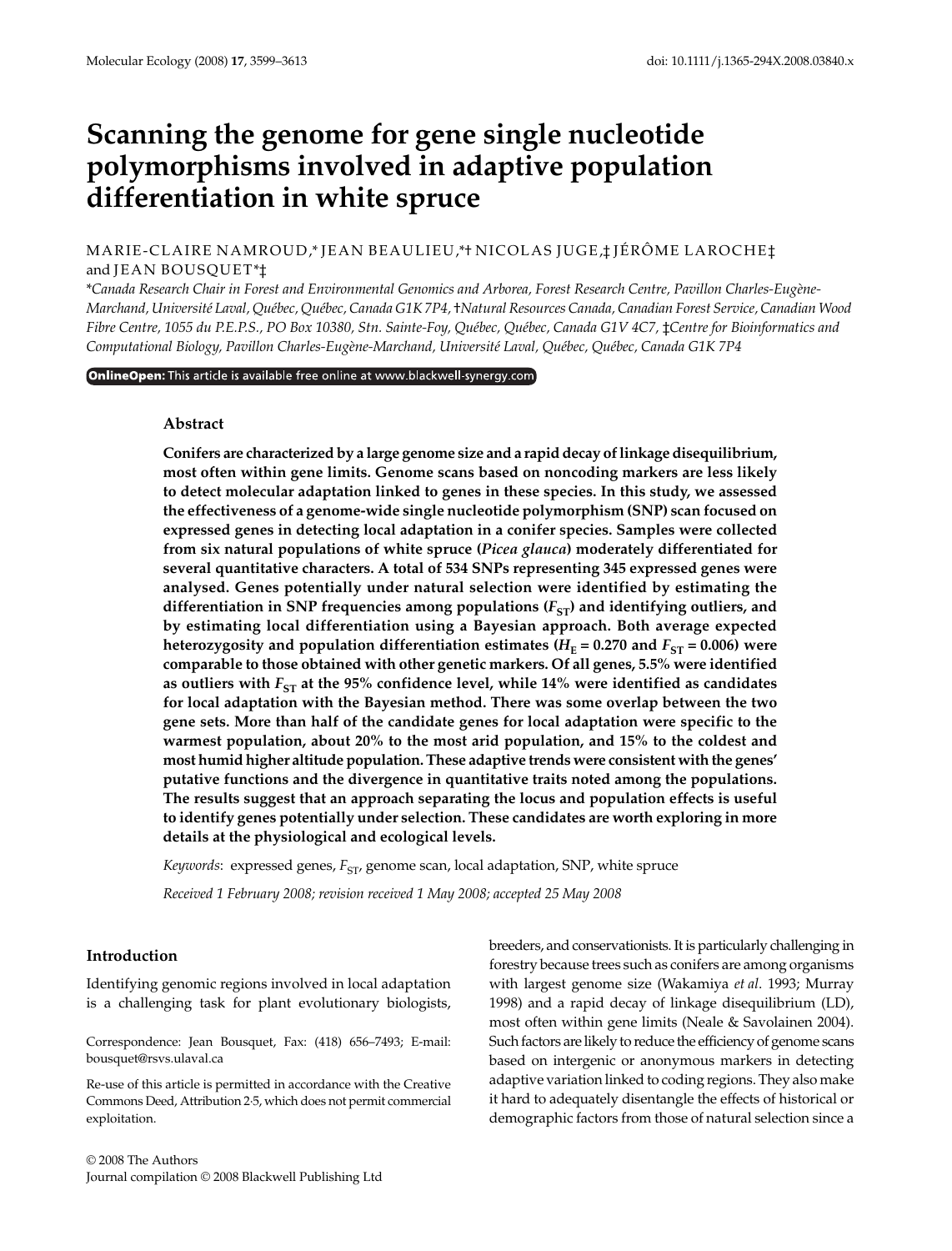higher marker density would be needed to attain this goal (Storz 2005; Wright & Gaut 2005). Indeed, evidence for discrepancies in population differentiation estimates due to the limited number of loci and their sparse distribution on the genome has been reported (Nybom 2004).

Until recently, most adaptive genome scans in plants have relied on the identification of quantitative trait loci (QTL) by using mapping approaches for inbred or outbred pedigrees (e.g. Frewen *et al*. 2000; Hurme *et al*. 2000; Bradshaw & Schemske 2003). They also relied extensively on DNA markers from noncoding or anonymous regions of the genome such as random amplified polymorphic DNA (RAPD), amplified fragment length polymorphism (AFLP), or simple sequence repeats, also known as microsatellites (SSR). Despite its great utility, the QTL approach is difficult to apply in cases where traits cannot be measured before many years of testing in common gardens, or when test crosses cannot be experimentally performed (Storz 2005). It also steps short from elucidating the genetic basis of complex traits when several genes and environmental factors regulate the phenotype under study (e.g. see Howe *et al*. 2003; Erickson *et al*. 2004) or when QTLs encompass large genomic regions.

An alternative approach consists in using a multilocus genome scan that identifies outlier loci for population differentiation by screening genomes for genetic polymorphisms directly into natural populations (Luikart *et al*. 2003; Schlötterer 2003; Storz *et al*. 2004). This approach has the advantage of not requiring knowledge of genetic divergence in quantitative traits between populations. It also does not require a complete knowledge of the DNA sequence underlying the loci investigated (Storz 2005). Its main assumption is that when an adaptive mutation is driven to fixation by selection at a specific locus, this fixation will lead to a joint fixation of the neutral linked variants (Maynard Smith & Haigh 1974; Kaplan *et al*. 1989; Stephan *et al*. 1992), which can be maintained in small fractions in the species genome even when recombination randomizes associations between the selected site and the linked neutral variants (Storz 2005). This process is known as genetic hitch-hiking and can be easily detected since the selected locus and its linked regions exhibit a variation pattern that is distinct from the rest of the genome, mainly a skewed allele frequency distribution, a lower within-population variation, and a higher differentiation for the locally adapted populations (Vasemägi & Primmer 2005).

To date, genome scans for the identification of loci or genes involved in local adaptation have been extensively used in humans (e.g. Altshuler *et al*. 2000; Akey *et al*. 2002; Kayser *et al*. 2003) and for some model organisms (e.g. Cork & Purugganan 2005; Wright *et al*. 2005), but they are still in their infancy for most species including conifers. In most cases, because of the anonymous or intergenic nature of the markers used, these scans were limited to the identification of outlier loci without a special focus on identifying the underlying genes or possible causes at the molecular level (Scotti-Saintagne *et al*. 2004; Krutovsky & Neale 2005; Bousquet *et al*. 2007; Tsumura *et al*. 2007). In taxa characterized by large genome sizes and low LD such as conifers, these approaches might effectively miss regions of the genome involved in adaptation because coding genes that can be the target of selection are embedded in large recombining noncoding regions. Such a genome configuration necessitates high marker densities to detect the effect of natural selection on linked genomic regions. This configuration becomes even more problematic in species characterized by large genomes. In addition, the accuracy of anonymous or intergenic markers such as RAPDs, AFLPs, and SSRs in estimating allelic variation within or between populations (Hedrick 1999; Isabel *et al*. 1999; Mariette *et al*. 2002) and consequently, in detecting natural selection along a species genome, might be decreased by partial DNA digestion or high mutation rates, two potential sources of homoplasious variation.

One way to circumvent these limitations is to rely on polymorphisms located in genes or gene regions closely linked to them. With sequencing becoming more affordable, largescale sequencing of expressed sequence tags (ESTs) may represent a useful starting point for mining DNA polymorphisms located directly into genes for such species. The detection of DNA polymorphisms in large numbers of expressed genes and their use in population studies has been shown to be feasible, using EST-linked microsatellites (e.g. Vasemägi *et al*. 2005; Oetjen & Reusch 2007) and single nucleotide polymorphisms (SNP, e.g. Kimura *et al*. 2007; Zayed & Whitfield 2008).

Recently, Pavy *et al*. (2006) identified more than 12 000 SNPs from the clustering of about 50 000 ESTs from the white spruce [*Picea glauca* (Moench) Voss] genome (Pavy *et al*. 2005). The discovery of such a large number of SNPs provides a useful starting point to perform a genome-wide SNP scan in natural populations of a conifer species in order to identify candidate genes underlying adaptation (Bouck & Vision 2007; Bousquet *et al*. 2007). Although the characterization of variation in quantitative characters is not an essential condition for the success of such a scan (Storz 2005), one potentially powerful approach would be to link this scan to populations previously characterized for adaptive quantitative characters in common garden studies. In doing so, population sampling could be orientated more effectively based on knowledge of variation in quantitative characters, thus reducing the rate of false–positives. For white spruce, many large-scale replicated provenance tests have already been established for the first-generation breeding cycle and for gene conservation purposes. These tests indicate significant among-population genetic variation for quantitative traits related to growth, phenology, and wood characters (Li *et al*. 1997; Jaramillo-Correa *et al*. 2001), but corroborative evidence using a genome-wide scan has not yet been investigated.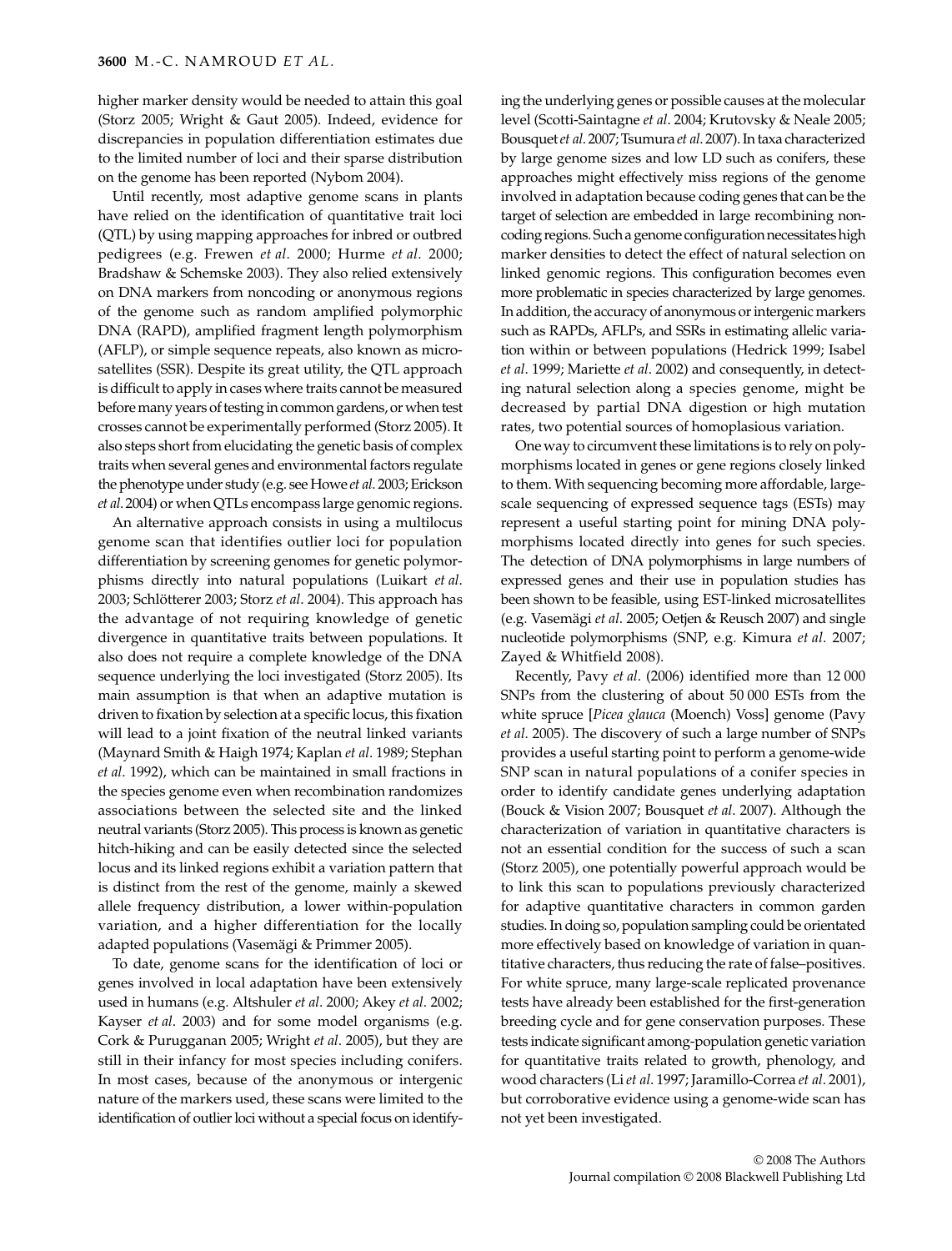In the present study, we took advantage of the new EST resource to assess the effectiveness of a genome-wide SNP scan focused on expressed genes in detecting adaptive polymorphism in six natural populations of white spruce. We also tried to determine whether the adaptive patterns observed at some genes could be associated, at least qualitatively, with the bioclimatic conditions or phenotypic attributes of the populations, as well as with the functional properties of the genes. To identify genes with an adaptive genetic pattern, we used two different approaches: one relying on estimates of overall among-population differentiation (Beaumont & Nichols 1996), and the other based on a Bayesian method aimed at identifying local adaptation (Beaumont & Balding 2004). The latter has the advantage of separating the locus and population effects.

## **Materials and methods**

# *Gene selection*

A total of 656 genes were chosen and resequenced among a sample of 16 500 annotated unigenes derived from the assembly of around 50 000 white spruce ESTs (Pavy *et al*. 2005). The ESTs were from 5′ and 3′ reads and were generated from 16 cDNA banks. The average length of high-quality reads was 645 nucleotides (Pavy *et al*. 2005). The present subset of 656 genes represents candidates for regulatory function, wood formation, plant growth, or phenology. Various publicly accessible data banks were used to retrieve annotations and identify functional attributes of the genes including spruceDB [\(http://biodata.cbri.umn.edu/spruce/\),](http://biodata.cbri.umn.edu/spruce/) ForestTreeDB [\(http://foresttree.org:8680/DB/nimbus/](http://foresttree.org:8680/DB/nimbus/project.do) project.do), PFAM [\(http://www.sanger.ac.uk/Software/](http://www.sanger.ac.uk/Software/Pfam/) Pfam/), and *Arabidopsis* databases [\(http://arabidopsis.](http://arabidopsis.med.ohio-state.edu/AtTFDB/) [med.ohio-state.edu/AtTFDB/](http://arabidopsismed.ohio-state.edu/AtTFDB/)and [http://datf.cbi.pku.edu.cn](http://datf.cbi.pku.edu.cn/)*/*). Because of EST redundancy, high probability *in silico* SNPs were identified for many of these genes (Pavy *et al*. 2006). Resequencing was conducted to confirm these SNPs and discover new ones.

#### *SNP discovery*

The 656 candidate genes were resequenced for the two white spruce parents of a linkage mapping population in order to identify SNPs enabling gene mapping in a large  $F_1$ population (Pavy *et al*. 2008). The same set of SNPs was used in the present survey. Primers for amplification and resequencing were generally placed in 5′ or 3′ untranslated regions of the genes to increase specificity. Methods for the identification of coding regions and primer design for amplification and resequencing are reported elsewehere (Pavy *et al*. 2008). Each gene was also resequenced from DNA of a megagametophyte, the tissue surrounding the embryo of a conifer seed, in order to identify and exclude paralogous SNPs (Pavy *et al*. 2008). Because of the haploid nature of conifer megagametophytes, no polymorphism is expected in haploid DNA sequences. Any exception to the rule indicates polymorphism of paralogous nature that was not considered further. A final screening was conducted to eliminate SNPs with variable flanking regions (e.g. with highly repetitive sequences, palindromes, polymorphism located too close of each other) in order to eliminate SNPs with low probability of genotyping success using the GoldenGate assay (Fan *et al*. 2003; see below). Of the 656 candidate genes, 487 could be successfully amplified. A subset of 424 genes containing a total of 768 orthologous SNPs were used for the construction of the SNP array.

# *Population sampling and DNA isolation for the population scan*

Trees were sampled from natural populations of white spruce distributed in different ecological regions in Québec. They extended from the temperate hardwood to the boreal conifer forest (Fig. 1). In total, six broad populations representative of as many distinct ecological regions were analysed in the present study. Previous studies showed that these six populations were in drift–migration equilibrium, exhibited no significant genetic differentiation at neutral loci, but were significantly differentiated in quantitative traits related to wood density, phenology, and growth, as determined in common garden studies and by  $Q_{ST}$  differentiation estimates (Jaramillo-Correa *et al*. 2001). Trees were represented by ramets maintained in a clonal bank and open-pollinated families grown in common garden tests previously established in 1979 and 1980 (Li *et al*. 1993, 1997). Bioclimatic data and phenotypic attributes of these populations are presented in Table 1. From 20 to 34 trees per population could be sampled, for a total of 158 trees. For each tree, DNA was extracted from dormant buds using a DNeasy Plant mini kit according to the manufacturer's instructions (QIAGEN).

#### *SNP genotyping*

SNP genotyping of the 158 sampled individuals was performed by using the Illumina SNP bead array platform (Illumina, San Francisco, California) and the GoldenGate allele-specific extension assay, a highly multiplexed genotyping assay (Fan *et al*. 2003; Shen *et al*. 2005). It was carried in 96-well plates using 2 μg of DNA extract normalized at 50 ng/μL for each sample. Briefly, the GoldenGate assay consists in genotyping genomic DNA directly without the need for polymerase chain reaction (PCR) amplification by hybridizing two allele-specific (ASO) and one locusspecific oligos (LSO) with each DNA sample in the array matrix. It allows highly multiplex genotyping, up to 1536 SNPs in the GoldenGate genotyping assay. Further details about this technique can be found in Shen *et al*. (2005).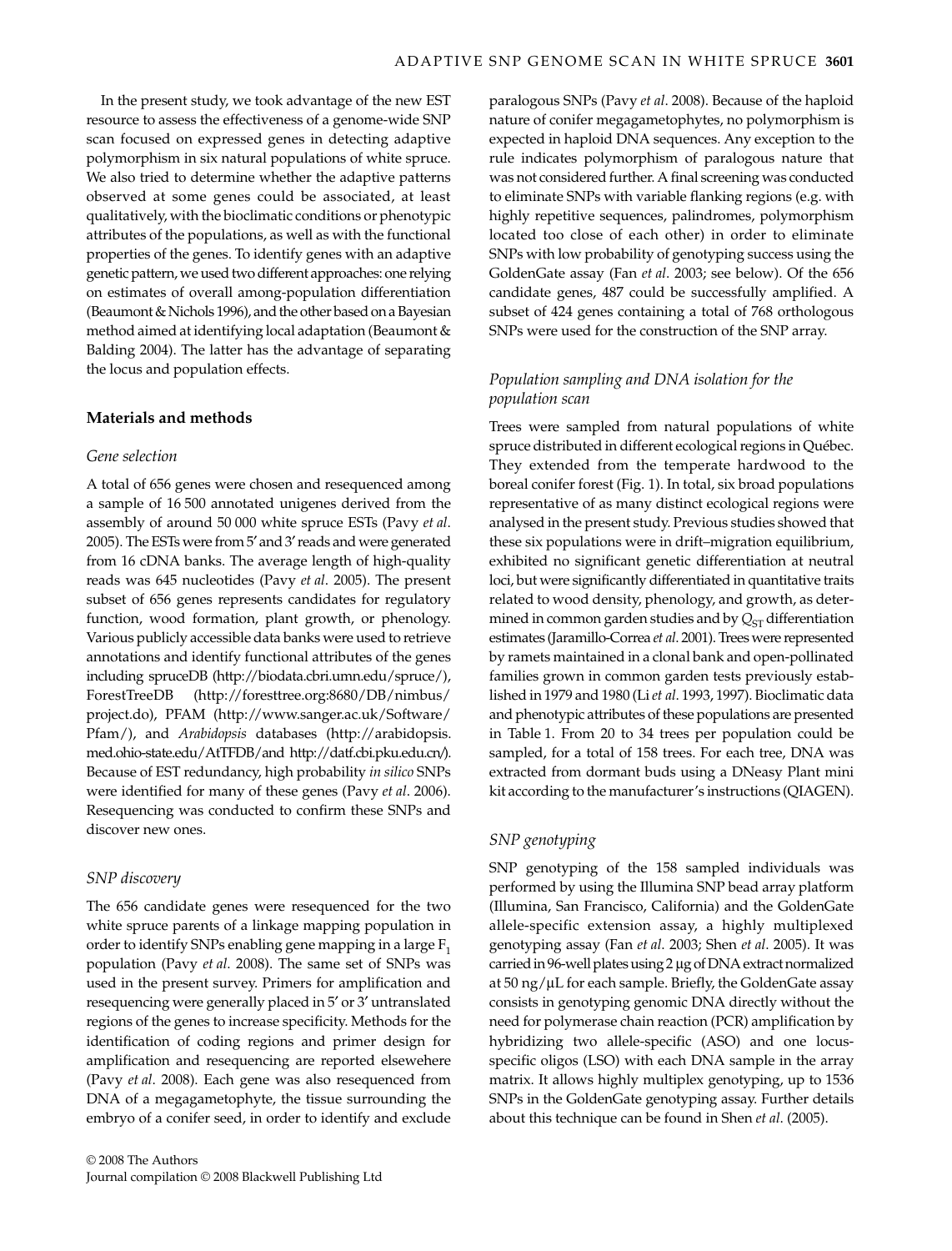

**Fig. 1** Geographical distribution of the six populations (ecoregions) analysed.

|  | Table 1 Average climatic parameters and quantitative traits for the six sampled populations (ecoregions) of white spruce* |  |  |  |
|--|---------------------------------------------------------------------------------------------------------------------------|--|--|--|
|  |                                                                                                                           |  |  |  |

|                                                | Population   |              |              |              |              |              |  |
|------------------------------------------------|--------------|--------------|--------------|--------------|--------------|--------------|--|
| Climatic parameters and traits                 | No.1         | No. 2        | No. 3        | No. 4        | No. 5        | No. 6        |  |
| Elevation (metres)                             | 269          | 211          | 205          | 771          | 334          | 198          |  |
| Annual number of degree-dayst‡                 | 1570         | 1633         | 1789         | 970          | 1305         | 1353         |  |
| Precipitation from June to                     | 305          | 319          | 348          | 430          | 345          | 292          |  |
| August (millimetres)+                          |              |              |              |              |              |              |  |
| Aridity indext                                 | 4.1          | 4.0          | 3.8          | 0.9          | 2.5          | 4.2          |  |
| Total annual precipitation                     | 1058         | 1111         | 1127         | 1599         | 1090         | 1079         |  |
| (millimetres) <sup>+</sup>                     |              |              |              |              |              |              |  |
| Annual number of days without frost+           | 176          | 181          | 194          | 139          | 161          | 171          |  |
| Annual average temperature (°C) <sup>+</sup>   | 3.3          | 3.6          | 4.8          | $-0.3$       | 1.1          | 2.2          |  |
| Maximum temperature $(^{\circ}C)$ <sup>+</sup> | 33.0         | 32.8         | 32.7         | 29.2         | 31.7         | 31.6         |  |
| Minimum temperature $(^{\circ}C)$ <sup>+</sup> | $-36.8$      | $-34.9$      | $-32.1$      | $-37.7$      | $-38.4$      | $-33.4$      |  |
| Height (centimetres)§                          | 516(4)       | 494(4)       | 447(4)       | 466(5)       | 493(3)       | 449 (5)      |  |
| Diameter at breast height (centimetres)§       | 7.1(0.1)     | 6.9(0.1)     | 5.9(0.1)     | 6.5(0.1)     | 6.7(0.1)     | 6.0(0.1)     |  |
| Wood density $(g/cm3)\$                        | 0.361(0.002) | 0.369(0.002) | 0.382(0.002) | 0.368(0.003) | 0.367(0.002) | 0.387(0.001) |  |
| Date of budset (julian days) S¶                | 230(2)       | 236(1)       | 236(1)       | 229(1)       | 231(1)       | 235(1)       |  |
| Date of budburst (julian days) S <sup>I</sup>  | 143 (< 1)    | 143 (< 1)    | 143 (< 1)    | 144 (< 1)    | 143 (< 1)    | 143 (< 1)    |  |
| Duration of growing season (days)§             | 87(2)        | 93(1)        | 94(1)        | 84 (1)       | 87(1)        | 92(1)        |  |

\*Traits were measured in a common garden study (see Materials and Methods); †average estimates are for the reference period 1971–2000 and were obtained by using the biosim climate simulator (Régnière 1996); ‡the number of degree-days corresponds to the cumulative number of degrees above 5 °C; Squantitative traits were measured at age 22 on half-sib progenies raised in a common garden in three replicated sites for height, diameter at breast height, and wood density, and at age 3 at a nursery site with replications for phenological traits; numbers in parentheses indicate the standard errors; ¶the number of julian days corresponds to the number of days elapsed since noon Greenwich Mean Time on January 1st.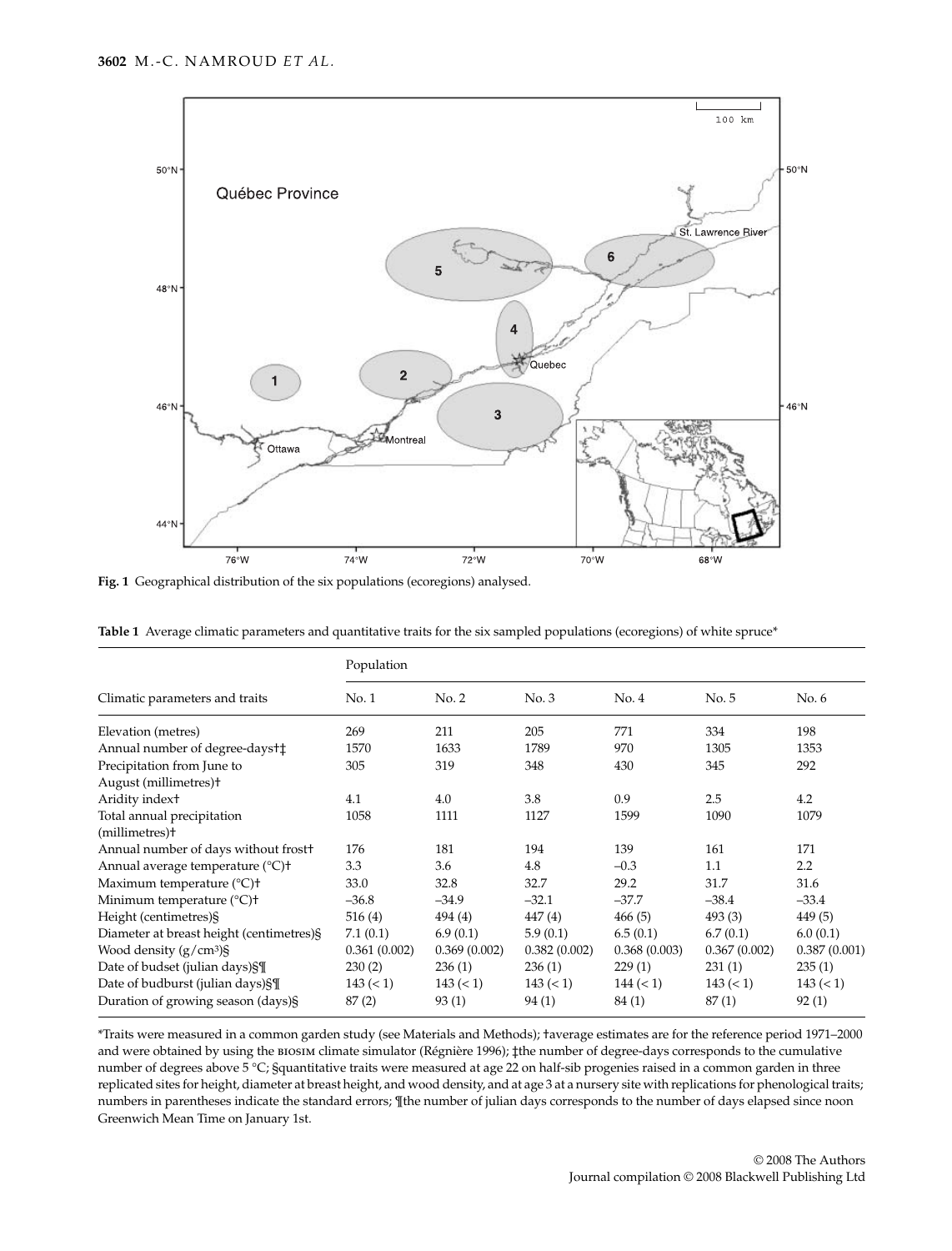GenCall and GenTrain scores were used to evaluate the accuracy and efficiency of SNP genotyping. These scores reflect the degree of separation between homozygote and heterozygote clusters for each SNP (Fan *et al*. 2003). The lowest acceptable score was set at 0.25, which represents a stringent criterion used in human genetic studies [\(http://](http://www.illumina.com/) [www.illumina.com/;](http://www.illumina.com/) Fan *et al*. 2003). In the present study, this threshold corresponded to SNPs with accurate scoring for at least 95% of the individuals, with most successful SNPs scored for over 99% of the individuals analysed.

#### *Data analysis*

Genetic diversity was estimated for each population by calculating the percentage of polymorphic SNPs  $(P<sub>O</sub>)$ , the mean number of alleles per SNP  $(A)$ , observed  $(H<sub>O</sub>)$  and expected  $(H_F)$  heterozygosities (unbiased, Nei 1978), and the within-population fixation index (*F*). The deviation of fixation indices from zero was tested by 10 000 permutations of alleles between individuals. Population departure from Hardy–Weinberg equilibrium was also tested. Amongpopulation differentiation estimates  $(F_{ST})$  were calculated and their deviation from zero was tested by 10 000 allele permutations. These various parameters were calculated with ARLEQUIN version 2.3 software [\(http://anthro.unige.ch/](http://anthro.unige.ch/arlequin) arlequin). Detection of genes carrying the signature of natural selection or 'outliers' was first performed with the FDIST 2 program that uses the summary-statistic approach described in Beaumont & Nichols (1996) and further developed in Beaumont & Balding (2004). This program is available at [http://www.rubic.reading.ac.uk/~mab/](http://www.rubic.reading.ac.uk/~mab/software/fdist2.zip) [software/fdist2.zip](http://www.rubic.reading.ac.uk/~mab/software/fdist2.zip). It first calculates  $F_{ST}$  for each sampled locus with the Weir & Cockerham (1984) formula (#10, page 1364). It then uses coalescent simulations to generate a null distribution of  $F_{ST}$  values based on an infinite island model for the populations and an infinite allele model for polymorphism (Beaumont & Nichols 1996). Loci with an unusually high or low  $F_{ST}$  value conditional on heterozygosity are considered as potentially under selection. In this study, we simulated the neutral distribution of  $F_{ST}$  with 60 000 iterations at the 95% confidence level.

The program NEWFST developed by Beaumont & Balding (2004) was also used to identify genes subject to selection. This program relies on a Bayesian model to generate  $F_{ST}$ values by implementing a Metropolis Hastings Markov chain Monte Carlo (MCMC) algorithm based on the likelihood of allele counts. It has the advantage of disentangling the locus effect ( $α<sub>i</sub>$ ), the population effect ( $β<sub>j</sub>$ ), and the interaction between the locus and the population effects (γ*ij*). In general, a large positive  $\alpha_i$  indicates the presence of a positive selection on the studied gene, while a large positive γ*ij* indicates an important locus–population interaction, thus a potentially advantageous mutation that would be locally adapted to a particular population (Beaumont &

Balding 2004). The probability densities for  $F_{ST}$  values were obtained with the assumption of independent, lognormal (1, 1.8, 0.5) prior distributions for the  $\alpha_i$ ,  $\beta_i$ , and  $\gamma_{ij}$ . For this, Gaussian kernel density estimation was used based on 160 000 iterations of the Metropolis algorithm with a thinning interval of 320. The convergence of the 10 000 parameters series  $\alpha_{i'}^{}\,\beta_{i'}^{}$  and  $\gamma_{ij}^{}$  generated by the MCMC algorithm was tested with the Heidelberger & Welch (1981) convergence diagnostic using the CODA package of R version 2.2.1. R is an open-source statistical software available at [http://](http://www.r-project.org/) [www.r-project.org/.](http://www.r-project.org/) In a first step, we set the confidence level at 95% to identify large positive values of  $\alpha_i$  and  $\gamma_{ij}$ . Genes identified with a positive  $\alpha_i$  value were called outliers, while those identified with a large positive γ*ij* value were termed candidate for local adaptation throughout the paper. Although only two of them reached the 95% confidence level of the simulations (see Results), those with high positive γ*ij* values (above 0.10) were retained for further investigation as they possibly reflected true adaptive trends. To compare these results to those obtained with the summary-statistic method (FDIST 2), we adjusted the confidence levels to 90% and 99% for NEWFST and FDIST 2, respectively. This 10-fold difference in confidence level was suggested by Beaumont & Balding (2004) to make the two methods comparable for their own data by maintaining the same rate of false-positives.

In an attempt to find corroborative evidence for the genetic patterns observed, we qualitatively assessed the presence of possible relationships between the genes identified as candidate for local adaptation and the bioclimatic and phenotypic attributes of each population. The bioclimatic parameters included the annual number of degree-days, the aridity index, the total precipitation during summer, the total annual precipitation, the annual number of days without frost, the annual average temperature, and the maximum and minimum temperatures (Table 1). The quantitative traits were estimated from common garden studies (see Li *et al*. 1993, 1997 for study design) and included tree height, diameter at breast height (d.b.h.), and wood density at age 22, as well as the date of budburst, the date of budset, and the duration of the growing season at age 3. We also looked at the current functional annotation and classification of the candidate genes for local adaptation as described above. However, the present effort of linking statistical and functional inferences has to be considered as preliminary since many of the genes used in this study are still not well characterized at the functional or transcriptional level.

## **Results**

#### *Genotyping success*

Among the 768 SNPs analysed, 166 failed to provide an acceptable GenTrain quality score, 68 had an acceptable quality score but were monomorphic in all samples, and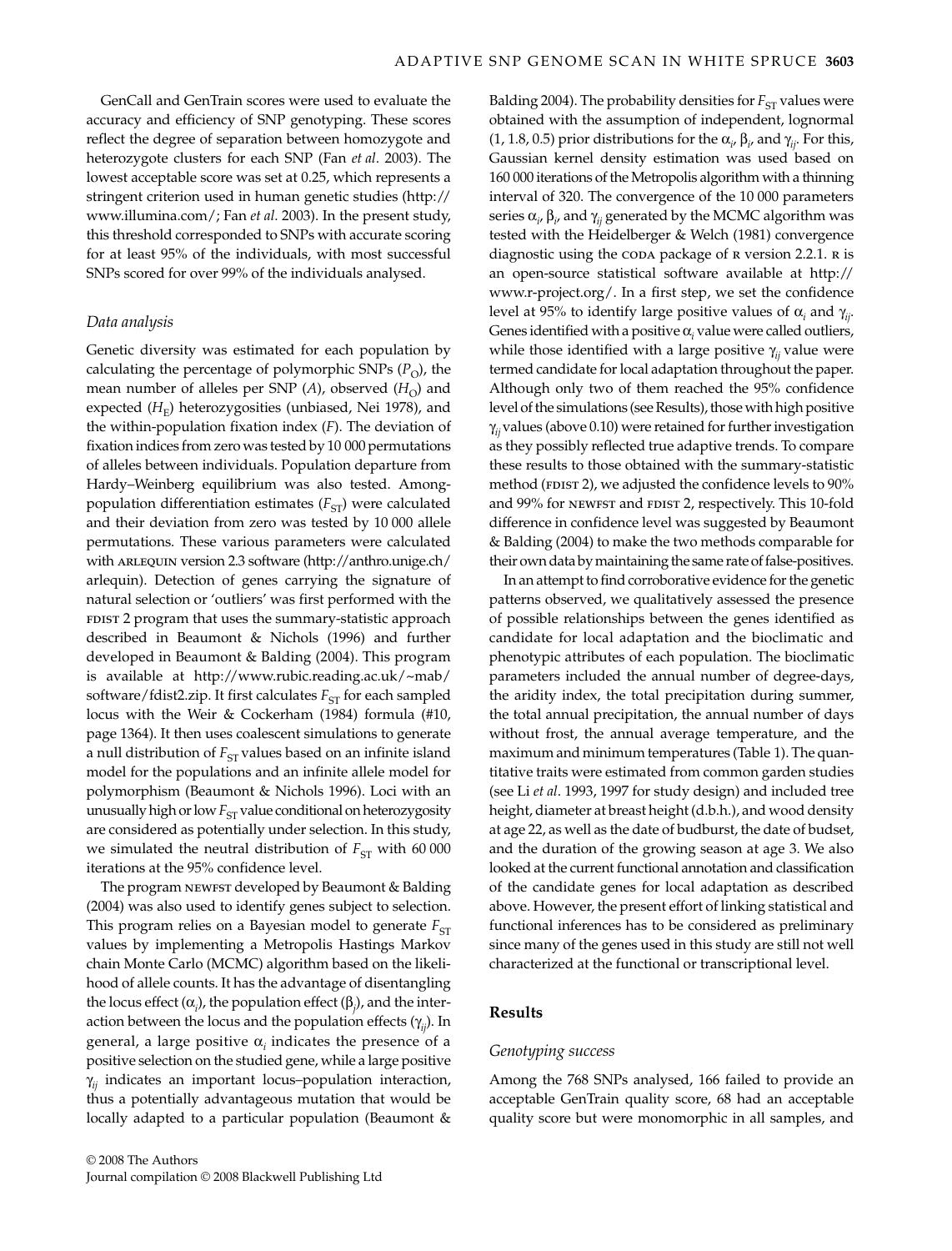## **3604** M.-C. NAMROUD *ET AL.*

| Category                                | Number of SNPs | Percentage of SNPs | Number of genes | Percentage of genes |
|-----------------------------------------|----------------|--------------------|-----------------|---------------------|
| Failed SNPs (Gentrain score $< 0.25$ )* | 166            | 21.6               | 20              | 4.7                 |
| Successful SNPs but monomorphic         | 68             | 8.9                | 27              | 6.4                 |
| Successful SNPs and polymorphic         | 534            | 69.5               | 345             | 81.4                |
| Total                                   | 768            | 100                | 424             | 100                 |

**Table 2** Genotyping success of SNP markers and genes using the Illumina GoldenGate multiplex assay

\*The GenTrain score reflects the degree of separation between homozygote and heterozygote clusters for each SNP and the placement of the individual call within each cluster (Shen *et al*. 2005).



the remaining 534 (70%) were polymorphic with a high quality score in more than 95% of the sampled individuals (Table 2). The 534 successful SNPs were located on 345 expressed genes including 260 (75%) that were regulatory. Regulatory genes were identified by comparing spruce sequences to *Arabidopsis* transcription factors [\(http://arabidopsis.med.ohio-state.edu/AtTFDB/](http://arabidopsis.med.ohio-state.edu/AtTFDB/) and [http://](http://datf.cbi.pku.edu.cn/) [datf.cbi.pku.edu.cn/\)](http://datf.cbi.pku.edu.cn/) and to PFAM domains [\(http://](http://www.sanger.ac.uk/Software/Pfam/) [www.sanger.ac.uk/Software/Pfam/\)](http://www.sanger.ac.uk/Software/Pfam/) (Pavy *et al*. 2005). Given that the complete sequence of the *Picea* genome is not available to fully validate SNPs before spotting them on the SNP-bead array, the proportion of SNPs successfully genotyped in the populations (70%) compares well with that for human SNPs using the same technology (80%) (Shen *et al*. 2005). The 534 successful SNPs and their 345 genes were distributed along the 12 linkage groups of white spruce (Pelgas *et al*. 2006) at a rate of 19–31 gene locus per linkage group (Pavy *et al*. 2008).

#### *Genetic diversity*

No more than two nucleotides could be detected per SNP. Accordingly, the mean number of alleles per polymorphic locus (*A*) per population ranged from 1.90 to 1.94 with a grand mean of 1.92. About 65% of all SNPs had an overall frequency equal to or larger than 0.10 (Fig. 2) and were considered common SNPs. Out of 3204 tests performed, only two departed from Hardy–Weinberg equilibrium (at  $\alpha$  = 0.05). Overall genetic diversity (i.e. considering all polymorphic SNPs together) expressed by the average observed heterozygosity  $(H<sub>O</sub>)$  ranged from 0.263 to 0.293 among populations with a grand mean of  $0.276$  (SD =  $\pm 0.011$ ). Average unbiased expected heterozygosity (H<sub>E</sub>) was generally slightly lower than  $H<sub>O</sub>$  and ranged from 0.266 to 0.274 per population with a grand mean of  $0.270$  (SD =  $\pm 0.003$ ). The average within-population fixation index *F (*averaged over all loci in each population) showed a significant excess of heterozygotes in population nos 1, 2, and 4 (Table 3). The largest number of SNPs with a significant excess of homozygotes was in population nos 3 (14 SNPs for 14 genes) and 6 (15 SNPs for 14 genes).

# *Genetic differentiation among populations and detection of genes targeted by selection*

The average level of genetic differentiation among populations was extremely low  $(F_{ST} = 0.006)$  but significantly different from zero at the 95% confidence level.  $F_{ST}$  values per SNP ranged from –0.019 to 0.137, with 73 SNPs (14%) having a value significantly different from zero at the 95%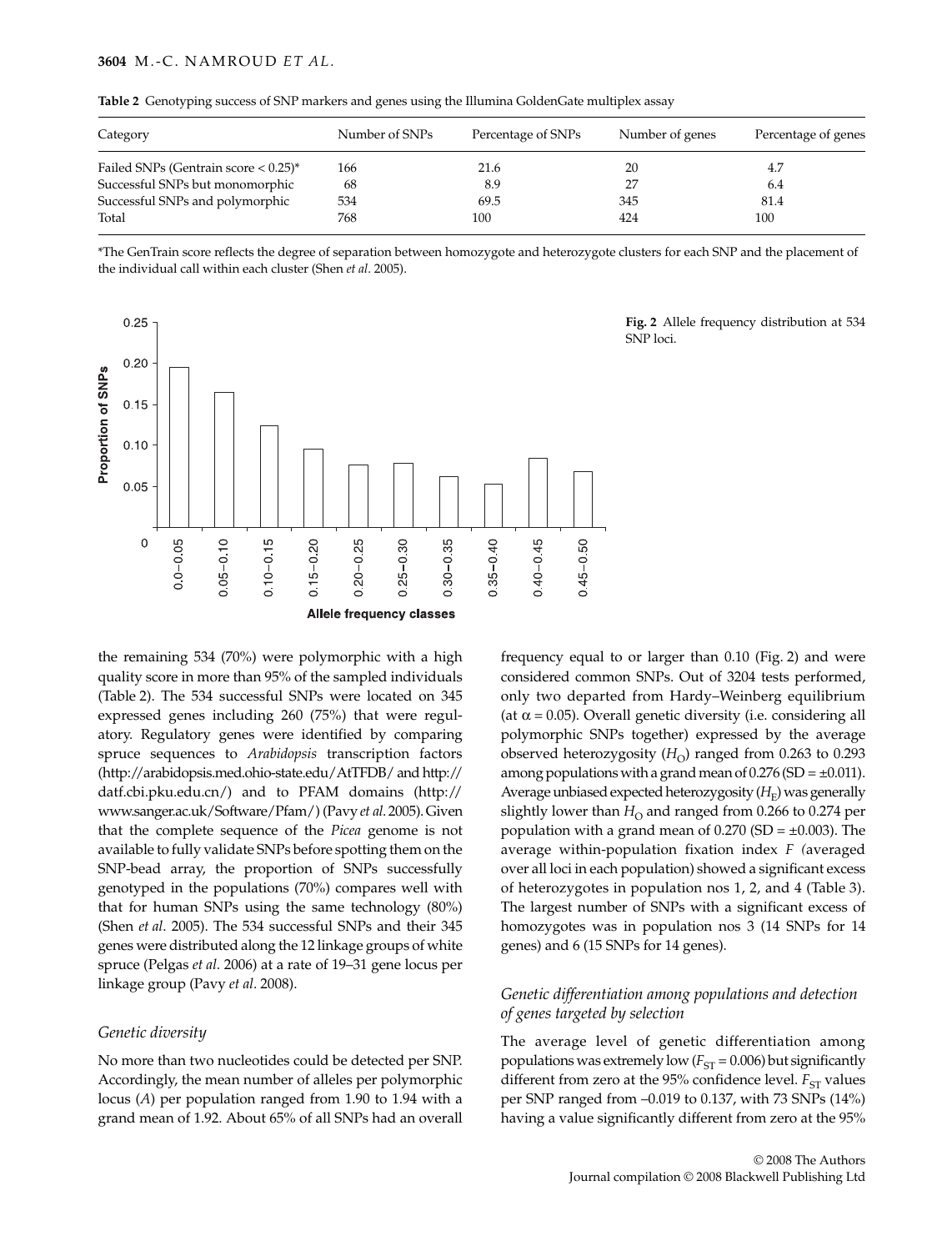| Population | Number of trees sampled | А    | $H_{\Omega}$ | $H_{\scriptscriptstyle\rm E}$ | F                     |
|------------|-------------------------|------|--------------|-------------------------------|-----------------------|
| No. 1      | 25                      | 1.93 | 0.293        | 0.274                         | $-0.073$ <sup>+</sup> |
| No. 2      | 31                      | 1.94 | 0.277        | 0.273                         | $-0.019$ <sup>+</sup> |
| No. 3      | 25                      | 1.91 | 0.263        | 0.266                         | 0.011                 |
| No. 4      | 20                      | 1.90 | 0.283        | 0.268                         | $-0.059$ <sup>+</sup> |
| No. 5      | 34                      | 1.93 | 0.269        | 0.269                         | $-0.001$              |
| No. 6      | 23                      | 1.92 | 0.271        | 0.269                         | $-0.008$              |
| Mean       | 26.3                    | 1.92 | 0.276        | 0.270                         | $-0.025$              |
| <b>SD</b>  | 5.2                     | 0.01 | 0.011        | 0.003                         | 0.033                 |

 $*$ *A* is the mean number of alleles per SNP,  $H_{\rm O}$  is the average observed heterozygosity;  $H_{\rm E}$  is the average unbiased expected heterozygosity (Nei 1978); *F* is the average fixation index; SD is the standard deviation;  $\tau P \le 0.01$  based on 10 000 permutations between individuals within the same population.



**Table 3** Genetic parameters of the six sampled populations (ecoregions) of white spruce\*

**Fig. 3** Outlier detection and distribution of empirical  $F_{ST}$  values as a function of expected heterozygosity. The solid line indicates the 99% upper and lower confidence levels and the grey line indicates the 95% upper and lower confidence levels, as estimated using the summary-statistic method of Beaumont & Nichols (1996). The identification of 20 outlier SNPs (above the 95% confidence level, FDIST 2) is indicated by circled dots.

**Fig. 4** Distribution of empirical  $F_{ST}$  values over the 12 linkage groups of white spruce with linkage groups (LG) order following Pelgas *et al*. (2006). The vertical dotted lines indicate approximate boundaries between consecutive linkage groups. The identification of 20 outlier SNPs (above the 95% confidence level, FDIST 2, Fig. 3) is indicated by asterisks above vertical solid lines. cM is centimorgans.

confidence level. In this study, negative  $F_{ST}$  values were considered equal to zero because they do not bear any biological interpretation. In general,  $F_{ST}$  values followed an L-shaped distribution with 223 SNPs (42%) having an  $F_{ST}$ value below or equal to zero, and 21 SNPs (4%) in the tail of the distribution with a value higher than 0.04.

FDIST 2, which is based on the summary-statistic method, identified 20 SNPs (3.7%) located on 19 genes (5.5%) with

an  $F_{ST}$  value above the 95% confidence level. Most of the outlier SNPs had an empirical *F*<sub>ST</sub> higher than 0.04 (Fig. 3) and were distributed over the 12 linkage groups (Fig. 4). As expected, NEWFST, which is based on a Bayesian method that isolates the locus and population effects, provided a much lower figure at the same 95% confidence level: only two SNPs (0.4%) located on two different genes (0.6%) located on two different linkage groups carried the signature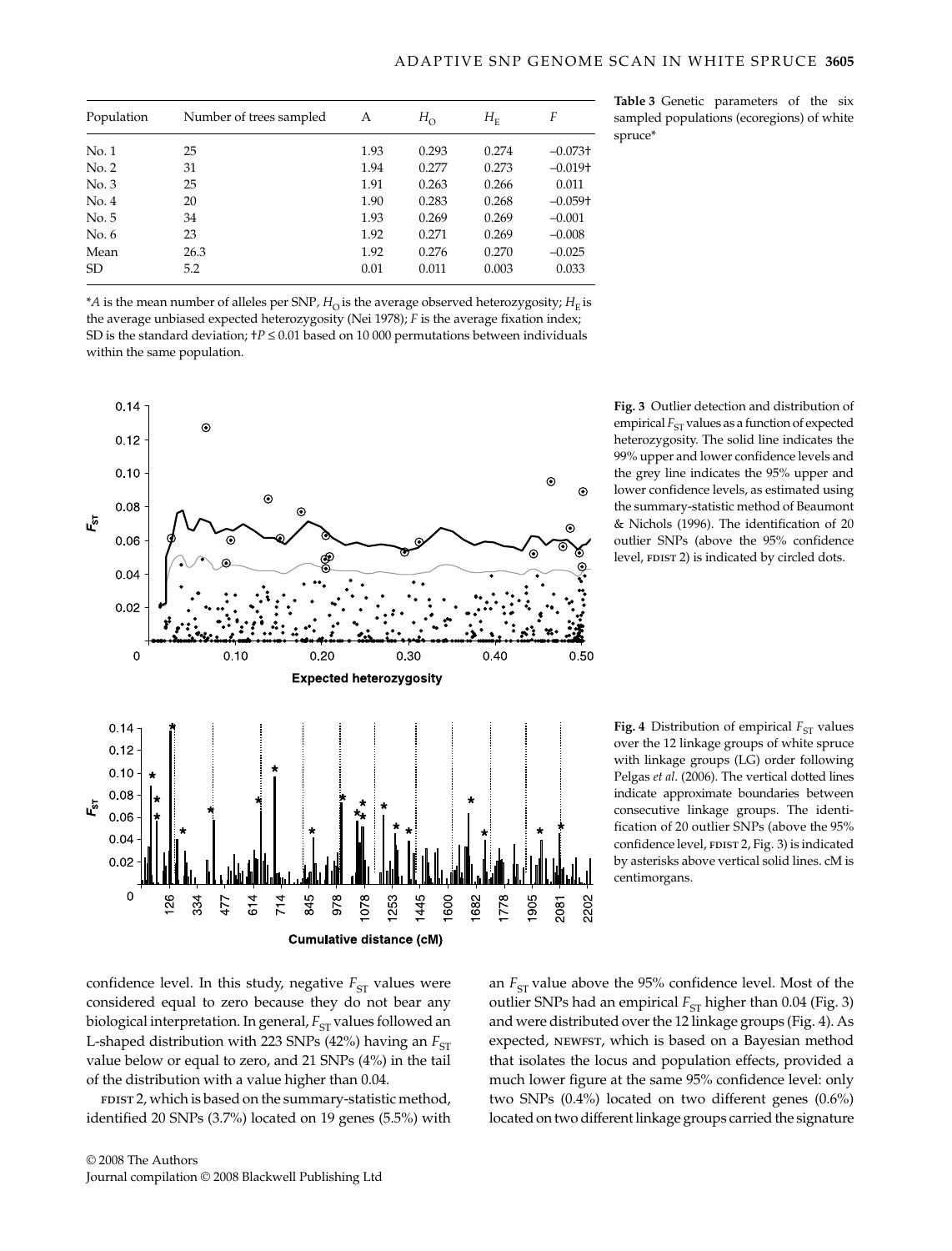

**Fig. 5** (a) Distribution of empirical  $F_{ST}$ values over linkage group 1 (LG1) with focus on two outlier SNPs (above the 99% confidence level, FDIST 2) in grey and black. cM is centimorgans. (b) and (c) Distribution of the mean gamma values (γ*ij*) of the two outlier SNPs highlighted in (a) and indicative of local adaptation among the six populations studied. Gamma values were estimated with a Bayesian method and reflect the interaction between the locus and the population effects. (d) and (e) Distribution of gamma values (γ*ij*) for all SNPs in populations no. 3 and no. 6 relative to their overall  $F_{\text{ST}}$  values estimated with the summary-statistic method (FDIST 2).

of positive selection when the locus effect parameter (α*<sup>i</sup>* ) alone was considered, while none carried the signature of local adaptation when considering the locus  $\times$  population parameter (γ*ij*). However, 49 SNPs (9.2%) located on 47 genes (13.6% including the two with a high positive  $\alpha$ <sub>i</sub> value) exhibited a relatively large positive mean γ*ij* value (> 0.10) in one or two populations while maintaining negative or close to zero mean  $\gamma_{ii}$  values in the other populations (Fig. 5b–e). This can be indicative of a possible adaptive trend in some populations. These SNPs also had a significant average  $F_{ST}$  after permutations (Fig. 5a) and were therefore considered as candidate for local adaptation. Conversely, no SNP had a significantly negative α*i* value, indicating the absence of balancing selection. Most outliers identified with FDIST 2 were also identified as candidate for local adaptation by NEWFST. These 49 SNPs were distributed over the 12 linkage groups of white spruce and included 21 SNPs (20 genes) located on exons and 28 SNPs (27 genes) on introns or the 5′UTR and 3′UTR regions ( $χ$ <sup>2</sup> = 0.02, d.f.  $= 1$ ,  $P = 0.88$ ). Those located on exons included 10 synonymous and 11 nonsynonymous SNPs ( $\chi^2$  = 0.99, d.f. = 1,  $P = 0.32$ ), and the number of those with low allele frequency classes (below 10%) was not significantly different from the number of those considered as common ( $\chi^2 = 0.12$ , d.f.  $= 1, P = 0.73$ ). When adjusting the confidence levels to

99% and 90% for FDIST 2 and NEWFST, respectively (Beaumont & Balding 2004), the results became much similar: nine SNPs (1.7%) located on eight different genes (2.3%) could be declared outliers with FDIST 2, compared to five SNPs  $(0.9\%)$  located on five genes  $(1.4\%)$  with NEWFST.

# *Geographical and functional trends*

The number of candidate SNPs for local adaptation was significantly different among the six populations ( $\chi^2$  = 39.10, d.f.  $= 5$ ,  $P < 0.01$ ), with the largest number being in population no. 3, then population nos 6 and 4 (Table 4). These three populations harboured 84% and 88% of the outlier SNPs identifed by FDIST 2 at the 95% and 99% confidence levels, respectively. Population no. 3 that harboured the largest number of candidate SNPs for local adaptation had the warmest environmental conditions with the annual average temperature, number of degreedays and days without frost at the high end of the spectrum observed among the six populations (Table 1). Interestingly, growth parameters were at the low end. Population no. 6 that came second in terms of the number of candidate SNPs for local adaptation was on the high end of the aridity spectrum and its trees had the highest wood density (Table 1). Population no. 4 with the third largest number of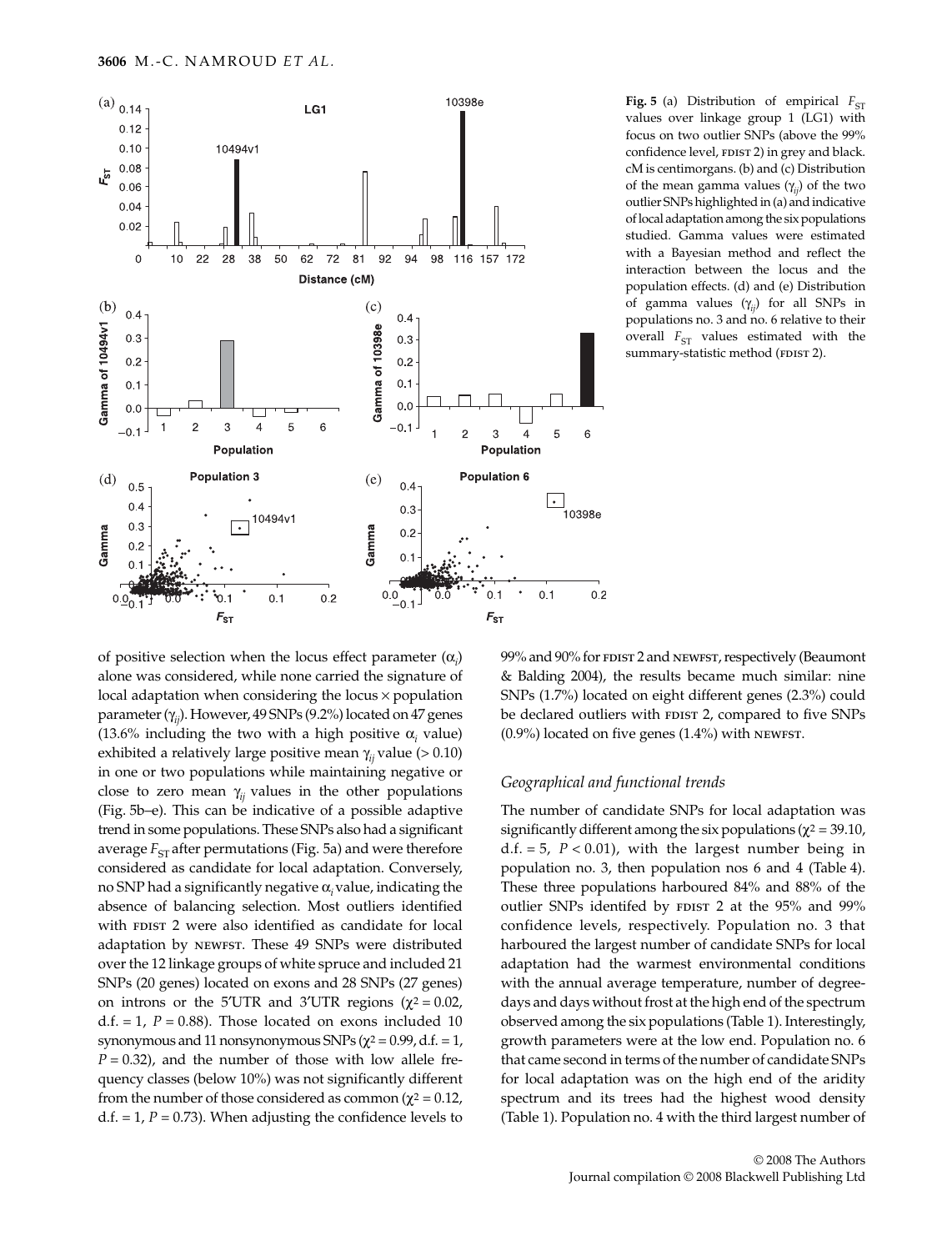Table 4 List and properties of the 49 candidate SNPs for local adaptation representative of 47 genes\*

|                  |                            |                                            | <b>TBLASTX</b>  |                | $F_{ST}$       | Population with               | Putative biological    |
|------------------|----------------------------|--------------------------------------------|-----------------|----------------|----------------|-------------------------------|------------------------|
| SNP+             | Locus‡                     | Gene family                                | (e-value)       | $H_{\rm E}$ §  | (FDIST 2)      | mean γ <sub>ij</sub> > 0.10** | function <sup>++</sup> |
| 01424a           | AT1G50640.1                | AP2                                        | 3E-22           | 0.090          | 0.009          | No. 3                         | GR, RE, WF, BS, AS     |
| 01471a           | AT3G04730.1                | Auxin                                      | 6E-28           | 0.480          | 0.004          | No.3                          | GR, RE, WF             |
| 01687n           | AT1G62360.1                | Homeobox                                   | 7E-68           | 0.446          | 0.067          | No. 4                         | GR                     |
| 02603e           | AT1G25280.2                | Tubby                                      | 3E-46           | 0.415          | 0.028          | No. 5                         | GR                     |
| 02892v3          | AT3G23920.1                | Beta amylase                               | 3E-90           | 0.088          | 0.060          | No. 5                         | GR, AS                 |
| 03056e           | AT3G12130.1                | C3H RING finger                            | 3E-60           | 0.413          | 0.095          | No. 3                         | GR, RE                 |
| 03579f           | AT1G76880.1                | Trihelix                                   | 3E-46           | 0.470          | 0.044          | No.4                          | PH, RE                 |
| 03579 g          | AT AT1G76880.1             | Trihelix                                   | 3E-46           | 0.475          | 0.0401         | No. 4                         | PH, RE                 |
| 03693f           | AT2G37630.1                | Myb                                        | 2E-89           | 0.333          | 0.009          | No. 6                         | GR, WF, AS             |
| 03713 m          | AT1G66230.1                | Myb                                        | 4E-72           | 0.426          | 0.007          | No. 3                         | GR, WF, AS             |
| 04148e           | AT1G69780.1                | Homeobox                                   | 5E-33           | 0.482          | 0.015          | No. 1 and No. $3$             | GR                     |
| 04190t1          | AT5G02810.1                | C <sub>2</sub> C <sub>2</sub> -colike      | 6E-23           | 0.012          | 0              | No. 1                         | PH, RE                 |
| 04514 g          | AT3G20770.1                | Pseudouridine synthase A                   | 2E-22           | 0.190          | 0.048          | No. 4                         | GR, RE, AS             |
| 04885a           | AT1G50640.1                | AP2                                        | 3E-26           | 0.105          | 0.005          | No. 3                         | GR, RE, WF, BS, AS     |
| 05090v1          | AT2G19940.1                | Gamma-glutamyl-                            | 1E-136          | 0.462          | 0.052          | No. 4                         | AS                     |
|                  |                            | phosphate reductase                        |                 |                |                |                               |                        |
| 05937v1          | AT5G49580.1                | Chaperone protein DnaJ                     | 4E-24           | 0.126          | 0.032          | No. 3                         | AS                     |
| 05953 g          | AT5G17600.1                | C3H RING finger                            | 3E-47           | 0.188          | 0.063          | No. 6                         | GR, RE, AS             |
| $06620$ g        | AT4G04885.1                | C2H2 zinc finger                           | 1E-24           | 0.414          | 0.032          | No. 6                         | GR, AS                 |
| 06684v1          | AT1G70320.1                | E3 ubiquitin protein ligase                | 4E-56           | 0.058          | 0.048          | No.1                          | GR, RE, AS             |
| 07106p1          | AT1G04140.2                | WD40                                       | 4E-85           | 0.289          | 0.059          | No.3                          | GR, RE, PH             |
| 07248e           | AT3G16830.1                | WD40                                       | 1E-142          | 0.448          | 0.089          | No. 4                         | GR, RE, PH             |
| 07393f           | AT1G69440.1                | Argonaute                                  | 7E-56           | 0.195          | 0.050          | No. 1 and No. $5$             | GR                     |
| 07506a           | AT1G60710.1                | Oxidoreductase                             | 1E-152          | 0.482          | 0              | No. 3                         | GR, BS                 |
| 07604v4          | AT5G26680.1                | Flap endonuclease-1                        | 1E-41           | 0.192          | 0.043          | No. 6                         | GR, WF                 |
| 07977f           | AT2G47900.2                | Tubby                                      | 1E-82           | 0.367          | 0.003          | No.3                          | GR                     |
| 08080 m          | AT4G38620.1                | Myb                                        | 1E-81           | 0.084          | 0.046          | No. 3 and No. 6               | GR, WF, AS             |
| 08177v1          | AT4G11790.1                |                                            | 2E-44           | 0.403          | 0.016          | No.3                          | GR                     |
| 08349a           | AT1G25280.2                | Ran binding protein<br>Tubby               | 9E-76           | 0.264          | 0.015          | No.3                          | GR                     |
| 08438b           | AT3G55770.2                | LIM                                        | 4E-84           | 0.328          | 0              | No. 2 and No. 6               | WF                     |
| 08987p1          | AT1G22190.1                | AP2                                        | 1E-26           | 0.130          | 0.029          | No. 5                         | GR, RE, WF, BS, AS     |
| 09562a           | AT2G19810.1                | C3H RING finger                            | 6E-83           | 0.109          | 0.011          | No.3                          | GR, RE, AS             |
| 09644v2          | AT1G60420.1                | Peroxidase                                 | 6E-71           | 0.326          | 0.024          | No.3                          | WF, AS                 |
| 09863a           |                            | <b>GRAS</b>                                |                 | 0.231          | 0.011          |                               |                        |
| 09889b           | AT2G01570.1<br>AT3G12390.1 | <b>NAC</b>                                 | 1E-140<br>6E-48 | 0.241          | 0.025          | No.3<br>No. 3                 | GR, WF<br>GR, BS       |
| 09982e           | AT1G10200.1                | LIM                                        | 1E-73           | 0.177          | 0              | No. 5                         | WF                     |
|                  |                            | Peroxidase                                 | 7E-91           |                | 0.056          |                               | WF, AS                 |
| 10016v1          | AT5G06720.1<br>AT3G15610.1 | WD <sub>40</sub>                           |                 | 0.443<br>0.469 |                | No.3                          |                        |
| 10125n           |                            |                                            | 1E-128          |                | 0.037          | No. 6                         | GR, RE, PH             |
| 10398e           | AT1G08830.2                | Superoxide dismutase                       | 3E-49           | 0.056          | 0.127          | No. 6                         | PH, AS, BS             |
| 10494v1          | AT1G55670.1                | Photosystem I reaction<br>centre subunit V | 6E-53           | 0.124          | 0.084          | No. 3                         | PН                     |
| 10583v1          | AT2G21490.1                | Dehydrin                                   | 1E-21           | 0.473          | 0.035          | No. 4                         | AS                     |
| 10614t2          | PTU09554                   | $AGP$                                      | 3E-85           | 0.338          | 0.013          | No. 3                         | WF                     |
| 11176a           | AT4G24020.1                | Nin-like                                   | 2E-58           | 0.141          | 0.061          | No.4                          | <b>BS</b>              |
| 11176b           | AT4G24020.1                | Nin-like                                   | 2E-58           | 0.160          | 0.077          | No. 1 and No. 6               | BS                     |
|                  |                            |                                            |                 |                |                |                               |                        |
| 12347a<br>13634e | AT1G16070.2<br>AT3G13040.2 | Tubby<br>Myb                               | 2E-31<br>7E-34  | 0.105<br>0.486 | 0.008<br>0.006 | No. 3<br>No. 3                | GR<br>GR, WF, AS, BS   |
| 14328e           | AT4G32600.1                | C3H RING finger                            | 4E-76           | 0.143          | 0.023          | No.1                          | GR, RE, AS             |
| 14745f           | AT1G78070.2                | WD <sub>40</sub>                           | 5E-70           | 0.394          | 0.028          | No. 3                         |                        |
| 15115e           |                            |                                            | 4E-58           | 0.413          | 0.052          |                               | GR, RE, PH             |
| 90002e           | AT5G47390.1                | Myb                                        |                 |                |                | No. 3                         | GR, WF, AS, BS         |
|                  | AT5G47670.2                | CCAAT box-binding factor E22               | 1E-54           | 0.220          | 0.036          | No. 3                         | RE, PH                 |

\*Candidate SNPs for local adaptation are those exhibiting a mean locus–population interaction parameter (γ*ij*) higher than 0.10 based on the Bayesian method;† SNP annotations and nomenclature are detailed in Pavy *et al*. (2008); related transcript sequences can be found in the spruce gene database at [http://biodata.cbri.umn.edu/spruce/;](http://biodata.cbri.umn.edu/spruce/) ‡Sequences were paired to an *Arabidopsis* locus based on sequence highest homology through tblastx searches against *Arabidopsis* blastsets database [\(ftp://ftp.arabidopsis.org/home/tair/Sequences/](ftp://ftp.arabidopsis.org/home/tair/Sequences/blast_datasets/TAIR7_blastsets/TAIR7_seq_20070320) [blast\\_datasets/TAIR7\\_blastsets/TAIR7\\_seq\\_20070320\)](ftp://ftp.arabidopsis.org/home/tair/Sequences/blast_datasets/TAIR7_blastsets/TAIR7_seq_20070320); §Expected heterozygosity;  $\mathbb{F}_{ST}$  was calculated as an estimate of Weir & Cockerham's (1984) β statistics as described in Beaumont & Nichols (1996); \*\*The γ*ij* parameter is the mean locus–population interaction parameter as defined by Beaumont & Balding (2004); ††PH, phenology; GR, growth; RE, reproduction; AS, abiotic stress; BS, biotic stress; WF, wood formation.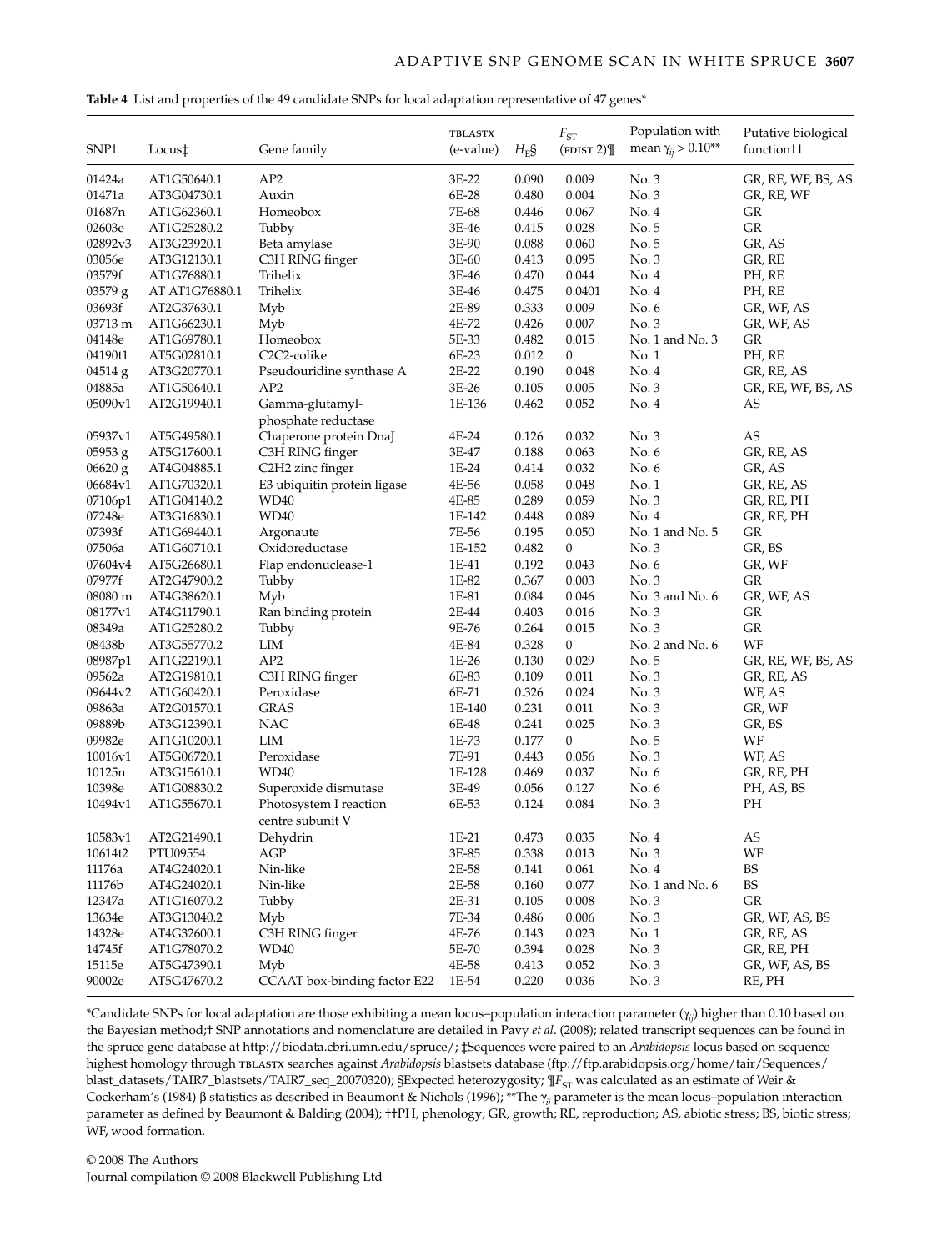candidate SNPs for local adaptation was the most elevated in altitude. It was also the most humid and the coldest with an annual average temperature of  $-0.3$  °C (Table 1). Its trees had the shortest duration of growing season with the latest budburst and earliest budset (Table 1).

In terms of gene ontology based on biological processes and in concordance with the physiological patterns described above, population no. 3 was, among the six populations surveyed, the one with the largest number of candidate adaptive genes involved in growth (19 genes) followed by abiotic stress (10 genes), reproduction, and wood formation (nine genes each). In population no. 6 characterized by the most arid conditions, candidate adaptive genes affecting wood formation were the second most abundant after growth related ones. This pattern was not seen for the other populations. For population no. 4 characterized by a lower annual average temperature and a shorter growing season, a disproportionate number of candidate genes related to phenology, reproduction, and stress were observed, compared to the other populations (Table 4). Interestingly, most of the candidate SNPs for local adaptation in population nos 4 and 6 were located in introns or in 5′UTR or 3′UTR regions, and half of them were located in exonic regions in population no. 3, almost equally divided between synonymous and nonsynonymous SNPs. No significant difference could be observed in the number of candidates for local adaptation between regulatory and nonregulatory gene categories ( $\chi^2$  = 0.55, d.f. = 1, *P* = 0.46). The gene family with the largest number of candidate genes for local adaptation was that for the *Myb* genes, which play an important role in plant growth and wood and lignin formation (Bedon *et al*. 2007). However, this family was over-represented in the gene sampling, which makes this trend only indicative.

#### **Discussion**

## *Genome scans in conifer species*

To the best of our knowledge, this is the first report on a genome-wide SNP scan of expressed genes in a nonmodel species. It is also the first one to be conducted in natural conifer populations for which significant genetic differentiation in quantitative traits has been demonstrated from common garden studies (Jaramillo-Correa *et al*. 2001). The average among-population genetic differentiation estimated by  $F_{ST}$  was very low (0.006 or 0.60%), but comparable to that previously reported with allozymes and expressed sequence tag polymorphisms (ESTP) (mostly indels) in the same populations  $(G_{ST} = 1.4\%$  and 2.0%, respectively; Jaramillo-Correa *et al*. 2001). It was also comparable to that observed in other white spruce populations using nuclear molecular markers ( $G_{ST}$  = 1.6%; Godt *et al*. 2001) and in black spruce populations in the same region (Isabel *et al*. 1995; Perry & Bousquet 2001), a species reproductively well isolated from white spruce but similar in terms of demography and population genetic parameters. As expected, white spruce harboured little population structure at the nuclear DNA level in the region surveyed.

When compared with other SNP studies in expressed gene regions, the average observed heterozygosity  $(H<sub>O</sub> = 0.276)$ fell in the range of that observed in other species such as humans (Moffatt *et al*. 2000; Beaty *et al*. 2005), maize (Ching *et al*. 2002), and *Arabidopsis* (Ostrowski *et al*. 2006). However, direct comparisons of heterozygosity estimates to those obtained with other markers in conifers (allozymes, RAPDs, AFLPs, SSRs, ESTPs) can be misleading. This is because SNPs are diallelic and have relatively low mutation rates (10–8–10–9; Brumfield *et al*. 2003). Also, plant coding regions generally have lower nucleotide diversity than noncoding or untranslated regions (e.g. Zhu *et al*. 2003; Guillet-Claude *et al*. 2004), which may further bias the comparison with heterozygosity estimates derived from anonymous markers or DNA polymorphisms in nongenic regions.

## *Detection of candidate SNPs for adaptation*

At the 95% confidence level, the observed proportion of outlier gene loci (5.5%) was slightly higher than most rates reported with AFLPs such as the 2.6% to 3.3% in Norway spruce (Acheré *et al*. 2005), the 1.4% and 3.2% in lake whitefish ecotypes (Campbell & Bernatchez 2004), and the 1.3% to 3.6% in common frog (Bonin *et al*. 2006). It was also slightly higher than the 3.0% (Akey *et al*. 2002), 5.5% (Wang *et al*. 2005), and 2.6% (Kelley *et al*. 2006) reported with SNPs from coding and noncoding regions in the human genome. However, it fell well below the 9.5% outlier rate reported in salmon populations by using EST-linked microsatellites and relying on the union of results from three different statistical approaches (Vasemägi *et al*. 2005). Apparently, the proportion of outlier genes recorded in the present study could only be temptatively compared to other studies that used summary-statistic methods. This is because all our markers were located within expressed gene regions, while most outlier studies from the literature were based on anonymous markers or markers falling outside genic regions. Moreover, caution needs to be exercised in such comparisons as the results may also depend on the statistical procedure and associated parameters used to detect outliers. For instance, our estimated proportions of outliers became lower when we adjusted the confidence levels of FDIST 2 and newfst to maintain the same rate of false-positives with both programs. We expect a similar pattern in the previously published studies.

With the Bayesian method, we did not detect strong local adaptation (no positive  $\gamma_{ii}$  at the 95% or the 99% confidence levels), but 49 SNPs showed a trend towards local adaptation (γ*ij* value > 0.10). This is not surprising because strong local adaptive responses are more likely to be detected with this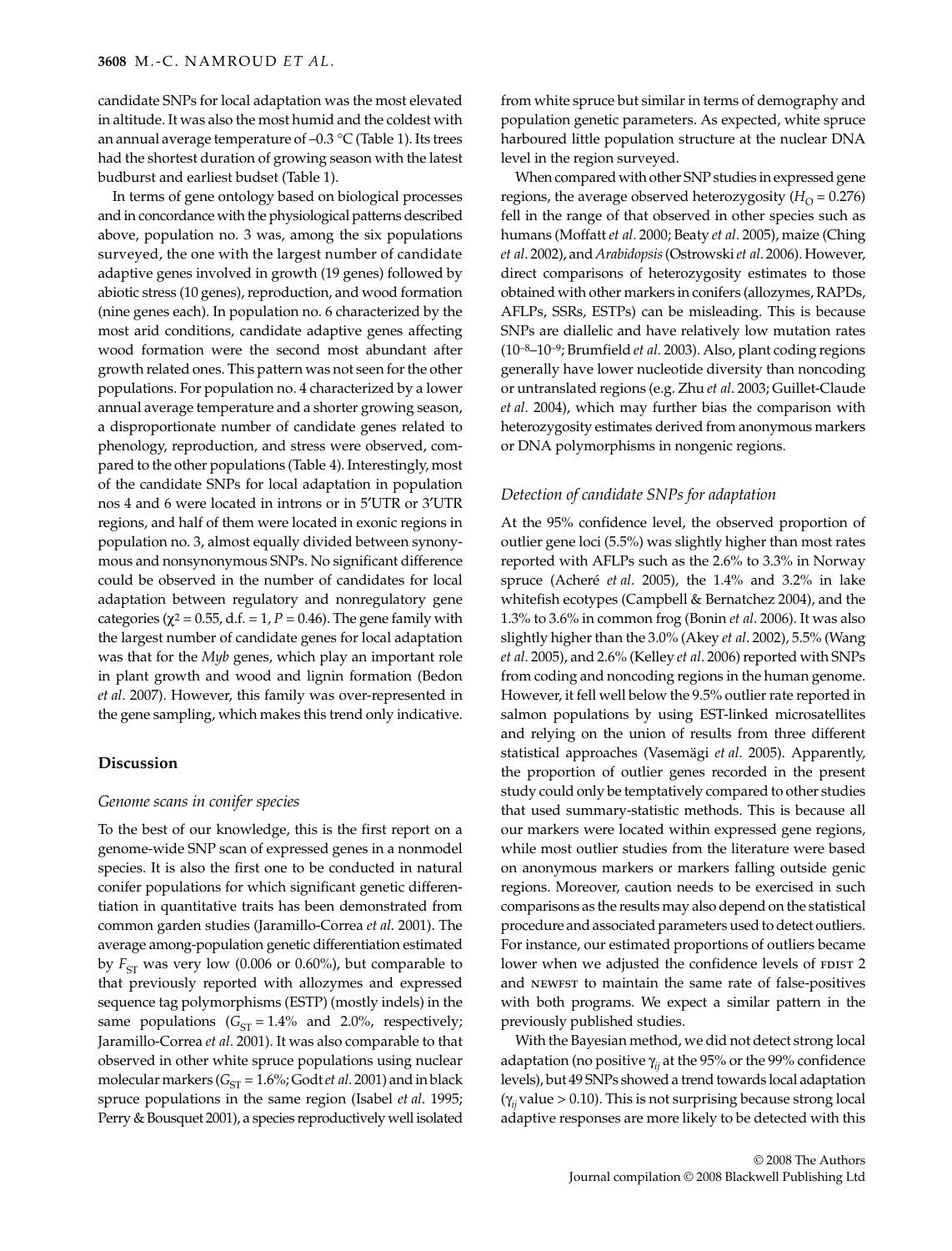method when selective forces are important (Beaumont & Balding 2004). In the present case, the study covers only a small part of the natural range of white spruce, which extends from Alaska to Newfoundland. Also, no clear-cut bioclimatic or biogeographical differences exist between the six populations surveyed (with the exception of population no. 4 located at a higher altitude in the Laurentians), which could have facilitated gene flow among them and thus limited the efficiency of natural selection in promoting strong adaptive responses (Jaramillo-Correa *et al*. 2001). In support of this observation, a significant differentiation in adaptive traits was detected among the populations surveyed, mainly for phenological characters and wood traits, but it was moderate and  $Q_{ST}$  values remained below 0.30 (Jaramillo-Correa *et al*. 2001).

Another plausible explanation is that multiple gene loci may be responsible for regulating the expression of a given trait (Brem *et al*. 2002). The present gene sample, although containing many genes coding for transcription factors involved in growth, phenology, stress response and wood formation, most probably covers only a part of the gene sets controlling these traits. Even if a strong emphasis was put on sampling transcription factors in the present study (260 out of the 345 genes genotyped were of regulatory nature), the proportion of outlier SNPs was not higher for regulatory than for nonregulatory genes and only a fraction of the regulatory gene space could be tested. On the other hand, if some adaptive traits are controlled by few loci as suggested in annual plants for certain characters such as apical dominance, flowering time, or photoperiod sensitivity (Glazier *et al*. 2002), then a large number of genes needs to be surveyed to identify outliers in absence of detailed gene expression data. In such a situation, we might have missed many key adaptive genes. Lastly, the high recombination rate in conifer genomes (Brown *et al*. 2004) may have reversed the effect of selective sweeps in purging variations at linked loci (Lynch 2006). Given the long generation time and the recent Holocene history of spruce populations in eastern Canada, longer periods may in fact be needed to observe a stronger adaptive response for the genes under natural selection.

One concern related to the ability to detect outliers is the power of detection. Positive selective sweeps, usually eliciting high genetic differentiation at selected linked loci, are expected to remain for only a transient phase because recombination breaks the linkage with genes targeted by selection (Przeworski 2002). This is especially true in natural conifer populations, which harbour a rapid decay of linkage disequilibrium usually within gene limits (e.g. Brown *et al*. 2004; Neale & Savolainen 2004; Bousquet *et al*. 2007). As a result, a limited population sample size, as that used in ours and most previous studies, may reduce the efficiency of detecting low-frequency variants responsible for adaptation. Nonetheless, many association studies have shown

© 2008 The Authors Journal compilation © 2008 Blackwell Publishing Ltd that common alleles (*c*. 10% and more in frequency) are responsible for a large proportion of the variance in multigenic complex traits (Miller *et al*. 2000; Thumma *et al*. 2005; Broderick *et al*. 2007). In our study, the rate of candidate SNPs for adaptation belonging to the low allele frequency classes (frequency lower than 10%) was not significantly different than that found in the higher allele frequency classes (10% and more). Another possible concern with the identification of outliers is that the model assumptions and derivations used for the Bayesian simulations might not reflect the real population demography and structure. However, previous simulations demonstrated the robustness of the Bayesian model to population demography (Beaumont & Balding 2004). Moreover, the weak amount of population differentiation in white spruce because of allogamy and extensive gene flow (e.g. Jaramillo-Correa *et al*. 2001) provides little support for this concern.

The fact that a large proportion of the candidate SNPs for local adaptation were located in introns and in 5′- and 3′UTRs does not imply that these SNPs should be considered *de facto* as false-positives. Natural selection targeting intronic regions was reported in humans and chimpanzee and was shown to play an important role in species divergence (e.g. Keightley & Gaffney 2003; Drake *et al*. 2005; Gazave *et al*. 2007). Also, introns and other regions outside exons possess splicing control elements or transcriptional regulatory elements that can have multiple effects on gene expression (Majewski & Ott 2002; Carmel *et al*. 2007). Similarly, the numerous synonymous candidate SNPs for local adaptation identified in the present study should not be simply dismissed as false-positives. This is because natural selection may affect synonymous codon usage in some genes, leading to codon usage bias (Williams & Hurst 2000; Chamary & Hurst 2004). Furthermore, mutation bias or transcription related mutation/repair mechanisms may translate into unequal substitutions on each of the two DNA strands (Frank & Lobry 1999). In many cases, both mutation bias and selective pressure from functional effects on mRNA are reported to be at the origin of the asymmetry between nucleotides at a synoymous site (Frank & Lobry 1999). Conversely, genetic hitch-hiking that results from the linkage between positions along the gene can not explain these patterns. This is because linkage disequilibrium decays within a few hundreds of base pairs in gene regions in white spruce natural populations (M.-C. Namroud, C. Guillet-Claude, J. Mackay, N. Isabel & J. Bousquet, Arborea, unpublished results) as is the case in other conifers (Brown *et al*. 2004; Neale & Savolainen 2004).

# *Evidence of adaptation from gene functions and patterns of population variation*

The significant imbalance between populations for the number of candidate SNPs and genes for local adaptation is likely an indication of potential adaptation because an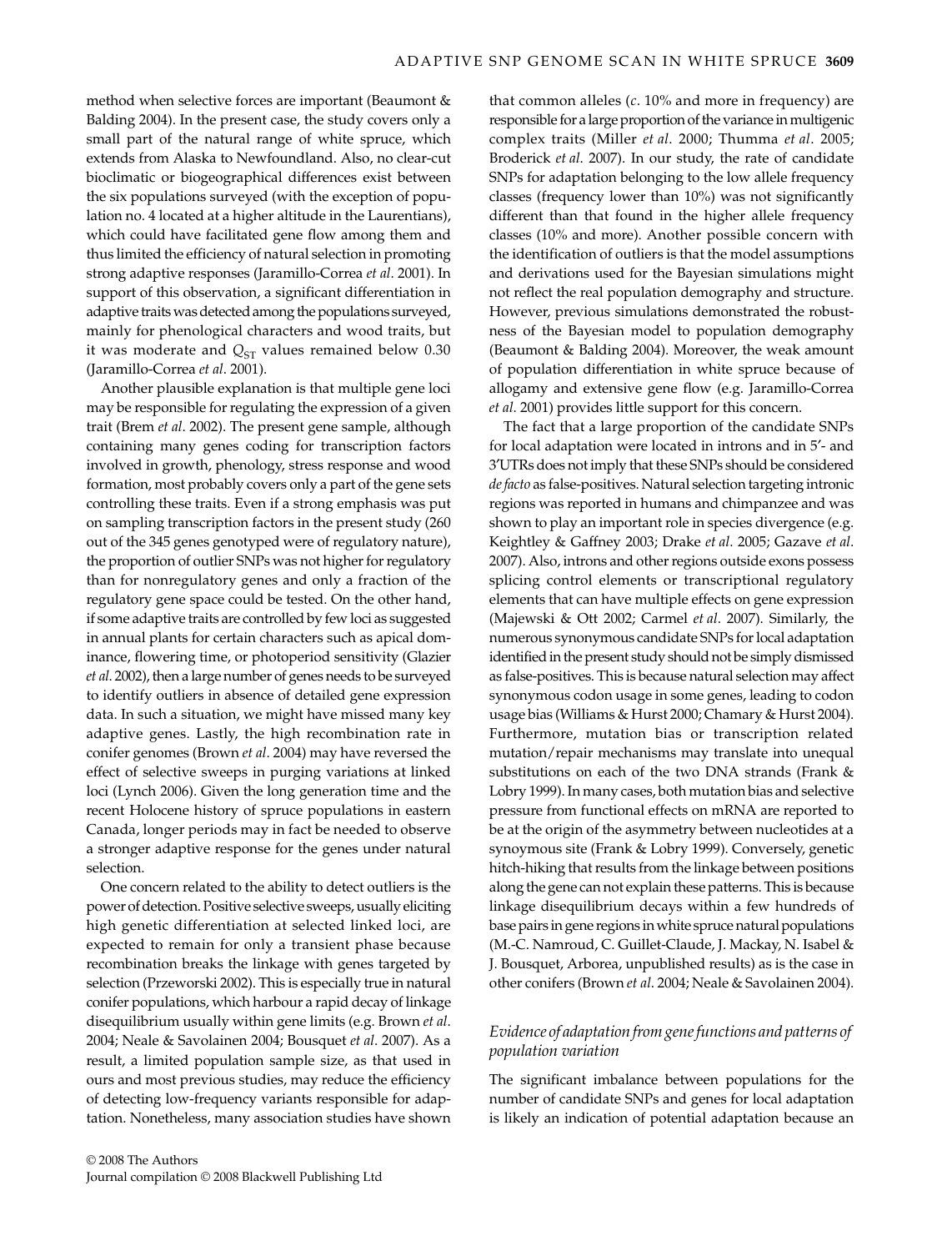even distribution across populations would be expected with false-positives alone. Moreover, the known functions for many of these genes identified as candidate for local adaptation reflect an inclination towards maintaining biological processes that are vital for growth and survival under stressful environmental conditions. This second observation is not surprising, given the bias in the present study in selecting candidate genes for wood formation, growth, phenology, and stress response. However, only a modest proportion of candidate genes turned out to be candidates for local adaptation. In particular, one of the five genes showing the highest level of putative local adaptation belonged to the zinc finger family, which is known to control the flowering time and reproductive success (Quesada *et al*. 2005). The second one with the highest putative local adaptation belonged to the zf-B\_box (superoxide dismutase) family, which plays an important role in the response to oxidative stress (Hassett & Cohen 1989), while the third one belonged to the Nin\_like (ribosomal protein) family usually associated with the control of nitrogen uptake and nutrition (Schieble *et al*. 2004). These findings are in agreement with those reported by Ford (2002), who compiled more than 119 cases of plant genes or gene groups subject to positive selection in host–parasite interactions, sexual reproduction, and energy metabolism.

One interesting finding that emerges from our results and worth exploring in future physiological and ecological investigations pertains to the potential associations between the biological processes of the candidate genes for local adaptation in certain populations on one hand, and the bioclimatic and phenotypic attributes of the populations on the other hand. Although these associations are made a posteriori and are only qualitative in nature, they do provide insights about possible relationships between genetic, environmental, and quantitative trait attributes. For instance, population no. 3 had a disproportionate number of genes involved in growth in its list of candidate genes for local adaptation. At the same time, it had the warmest climate and the lowest growth (Table 1), perhaps reflecting misadaptation at the southern edge of the species natural range (Andalo *et al*. 2005). Similarly, a disproportionate number of candidate genes for local adaptation in population no. 6 were involved in wood and lignin formation, which suggests a relationship with the higher level of aridity and higher wood density observed for this population (Table 1). Higher wood density in trees is usually related to a higher proportion of latewood as an adaptation to higher aridity (Corcuera *et al*. 2004). In population no. 4 characterized by the highest altitude, coldest climate, and lowest growth potential (Table 1), there was a disproportionate representation of genes involved in phenology and stresses in the candidate genes for local adaptation, which could reflect multilocus genetic adaptation to colder climatic conditions (Table 4). Cold adaptation has been mapped on the genome of a

number of forest tree species such as Douglas-fir *Pseudotsuga menziesii* (Mirb.), loblolly pine (*Pinus taeda* L.) and *Populus* spp., and it is thought to be controlled by multiple genes with small effects (Frewen *et al*. 2000; Howe *et al*. 2003). Similar QTL studies are underway for white spruce (B. Pelgas, P.G. Meirmans, C. Dhont, J. Cooke, J. Bousquet & N. Isabel, Arborea, and K. Ritland, Treenomix, personal communication).

# *Study limitations and future perspectives*

In this study, we used a genome-wide scan to identify genes potentially involved in local adaptation in a nonmodel undomesticated plant species. The proportion of outliers varied with the model and confidence levels used, but an approach focusing on expressed genes and taking into consideration the population effect appears promising in functional population genomic studies at the exploratory stage. This would be especially true for species similar to white spruce, with large genome sizes and a rapid decay of linkage disequilibrium in natural populations.

However, much work remains to be carried out to overcome some limitations. One of these is related to the ascertainment bias associated with the discovery of SNPs. In general, SNPs are identified in a limited discovery panel and those with common allele frequencies have more chance to be detected than rare alleles. In such cases and regardless of the ability of rare or common alleles to best account for the observed quantitative variation, rare alleles potentially involved in directional selection might be under-represented among our 534 SNPs, thus reducing the power to detect natural selection (Morin *et al*. 2004).

Another limitation pertains to the lack of information about the genes' physiological roles. Because genotypes observed at locally adapted genes could not be directly linked to fitness-related phenotypes, genes identified as being candidate for local adaptation should be further validated and investigated using complementary approaches such as association genetic studies. Studies based on segregating unstructured populations for a number of key adaptive traits as well as QTL studies in genetically structured spruce populations are underway (N. Isabel, J. Beaulieu, J. Mackay & J. Bousquet, Arborea, personal communication). Studies are also underway to characterize patterns of variation of the candidate SNPs for local adaptation at the rangewide level across Canada. Moreover, expression profiling of these genes ( J. Mackay, J. Cooke & B. Boyle, Arborea, personal communication) is expected to shed more light on the genes' specific physiological roles, and help validate which candidate genes for local adaptation represent true positives.

New promising mass-paralleled DNA sequencing technologies (e.g. Huse *et al*. 2007) that translate into tumbling costs for sequencing and genotyping recently appeared on the market. They will likely make genome scan approaches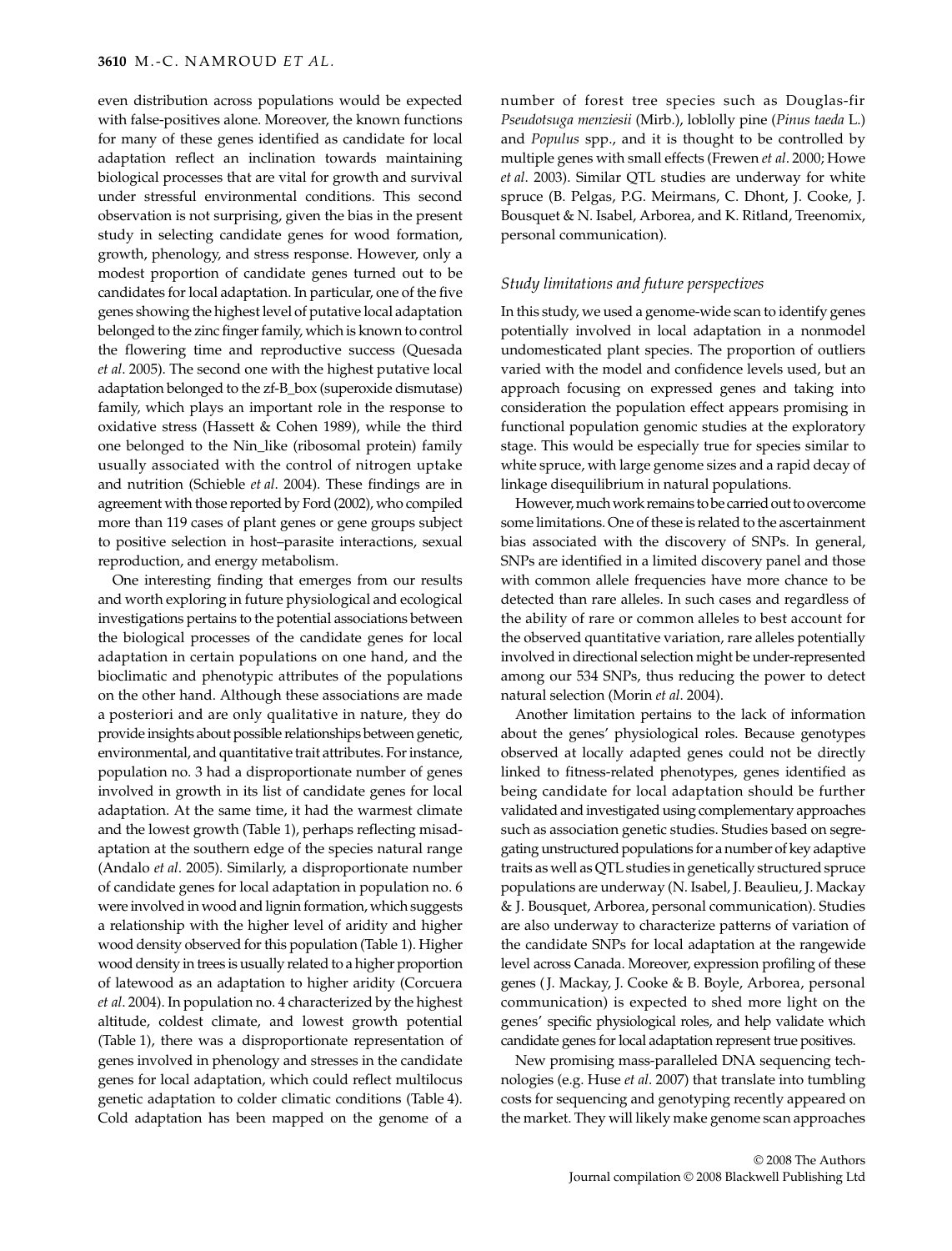for the search of adaptive polymorphisms more accessible than ever for nonmodel or undomesticated species. Major efforts devoted to sequencing ESTs in various species are also multiplying (e.g. Kirst *et al*. 2003; Li *et al*. 2003; Pavy *et al*. 2005; Vasemägi & Primmer 2005). With sufficient sequencing depth and appropriate statistical filtering, these EST collections might represent useful sources of common SNPs (Pavy *et al*. 2006). As a result, genome-wide SNP scans aimed at identifying outlier gene loci in population surveys should become a standard exploratory approach to detect genes under potential selection, especially for nonmodel and undomesticated species.

#### **Acknowledgements**

We are grateful to F. Gagnon, S. Beauseigle, D. Plourde, S. Gerardi, S. Senneville, and P. Marchand for assistance at various stages of the study. We also thank B. Boyle, N. Pavy, H. Maaroufi, P. Laplante, and M. Deslauriers (Arborea, Université Laval and Canadian Forest Service) for assistance with the search for gene annotations and Prof D. Balding (Imperial College, London) for his helpful advices with the NEWFST software. We also thank anonymous reviewers for their helpful comments. This work was supported by grants from NSERC of Canada and from Genome Canada, Génome Québec and the Canadian Biotechnology Strategy, through the white spruce genome project Arborea II led by J. Mackay and J. Bousquet.

#### **References**

- Acheré V, Favre JM, Besnard G, Jeandroz S (2005) Genomic organization of molecular differentiation in Norway spruce (*Picea abies*). *Molecular Ecology*, **14**, 3191–3201.
- Akey JM, Zhang G, Zhang K, Jin L, Shriver MD (2002) Interrogating a high-density SNP map for signatures of natural selection. *Genome Research*, **12**, 1805–1814.
- Altshuler D, Pollara VJ, Cowles CR *et al*. (2000) An SNP map of the human genome generated by reduced representation shotgun sequencing. *Nature*, **407**, 513–516.
- Andalo C, Beaulieu J, Bousquet J (2005) The impact of climate change on growth of local white spruce populations in Québec, Canada. *Forest Ecology and Management*, **205**, 169–182.
- Beaty TH, Fallin MD, Hetmanski JB *et al*. (2005) Haplotype diversity in 11 candidate genes across four populations. *Genetics*, **171**, 259–267.
- Beaumont MA, Balding DJ (2004) Identifying adaptive genetic divergence among populations from genome scans. *Molecular Ecology*, **13**, 969–980.
- Beaumont MA, Nichols RA (1996) Evaluating loci for use in the genetic analysis of population structure. *Proceedings of the Royal Scoiety B: Biological Sciences*, **263**, 1619–1626.
- Bedon F, Grima-Pettenati J, Mackay J (2007) Conifer R2R3-MYB transcription factors: sequence analyses and gene expression in wood-forming tissues of white spruce (*Picea glauca*). *BMC Plant Biology*, **7**, 17 (17p.).
- Bonin A, Taberlet P, Miaud C, Pompanon F (2006) Explorative genome scan to detect candidate loci for adaptation along a gradient in the common frog (*Rana temporaria*). *Molecular Biology and Evolution*, **23**, 773–783.
- Bouck A, Vision T (2007) The molecular ecologist's guide to expressed sequence tag. *Molecular Ecology*, **16**, 909–924.

Bousquet J, Isabel N, Pelgas B *et al*. (2007) Spruce. In: *Genome Mapping and Molecular Breeding in Plants* (ed. Kole C), Vol. 7. *Forest Trees*, pp. 93–114. Springer-Verlag, Berlin Heidelberg, Germany.

- Bradshaw HDJ, Schemske DW (2003) Allele substitution at a flower colour locus produces a pollinator shift in monkey flowers. *Nature*, **426**, 176–178.
- Brem RB, Yvert G, Clinton R, Kruglyak L (2002) Genetic dissection of transcriptional regulation in budding yeast. *Science*, **296**, 752–755.
- Broderick P, Carvajal-Carmona L, Webb E *et al*. (2007) A genome– wide association study shows that common alleles of SMAD7 influence colorectal cancer risk. *Nature Genetics*, **39**, 1315–1317.
- Brown GR, Gill GP, Kuntz RJ, Langley CH, Neale D (2004) Nucleotide diversity and linkage disequilibrium in loblolly pine. *Proceedings of the National Academy of Sciences, USA*, **101**, 15255–15260.
- Brumfield RT, Beerli P, Nickerson DA, Edwards SV (2003) The utility of single nucleotide polymorphisms in inferences of population history. *Trends in Ecology and Evolution*, **18**, 249–256.
- Campbell D, Bernatchez L (2004) Generic scan using AFLP markers as a means to assess the role of directional selection in the divergence of sympatric whitefish ecotypes. *Molecular Biology and Evolution*, **21**, 945–956.
- Carmel L, Wolf YI, Rogozin IB, Koonin EV (2007) Three distinct modes of intron dynamics in the evolution of eukaryotes. *Genome Research*, **17**, 1034–1044.
- Chamary JV, Hurst LD (2004) Similar rates but different modes of sequence evolution in introns and at exonic silent sites in rodents: evidence for selectively driven codon usage. *Molecular Biology and Evolution*, **21**, 1014–1023.
- Ching A, Caldwell K, Jung M *et al*. (2002) SNP frequency, haplotype structure and linkage disequilibrium in elite maize inbred lines. *BMC Genetics*, **3**, 19 (14p.).
- Corcuera L, Camarero JJ, Gil-Pelegrín E (2004) Effects of a severe drought on growth and wood anatomical properties of *Quercus Faginea*. *IAWA Journal*, **25**, 185–204.
- Cork JM, Purugganan MD (2005) High-diversity genes in the *Arabidopsis* genome. *Genetics*, **170**, 1897–1911.
- Drake JA, Bird C, Nemesh J *et al*. (2005) Conserved noncoding sequences are selectively constrained and not mutation cold spots. *Nature Genetics*, **38**, 223–227.
- Erickson DL, Fenster CB, Stenoien HK, Price D (2004) Quantitative trait locus analyses and the study of evolutionary process. *Molecular Ecology*, **13**, 2505–2522.
- Fan JB, Oliphant A, Shen R *et al*. (2003) Highly parallel SNP genotyping. In: *Cold Spring Harbor Symposia on Quantitative Biology*, pp. 69–78. Cold Spring Harbor Laboratory Press, Cold Spring Harbor, NY.
- Ford MJ (2002) Applications of selective neutrality tests to molecular ecology. *Molecular Ecology*, **11**, 1245–1262.
- Frank AC, Lobry JR (1999) Asymmetric substitution patterns: a review of possible underlying mutational or selective mechanisms. *Gene*, **238**, 65–77.
- Frewen BE, Chen THH, Howe GT *et al*. (2000) Quantitative trait loci and candidate gene mapping of bud set and bud flush in *Populus*. *Genetics*, **154**, 837–845.
- Gazave E, Marqués-Bonet T, Fernando O, Charlesworth B, Navarro A (2007) Patterns and rates of intron divergence between humans and chimpanzees. *Genome Biology*, **8**, R21 (13p.).
- Glazier AM, Nadeau JH, Aitman TJ (2002) Finding genes that underlie complex traits. *Science*, **298**, 2345–2349.
- Godt MJW, Hamrick MA, Edwards-Burke MA, Williams JH (2001) Comparisons of genetic diversity in white spruce (*Picea glauca*)

© 2008 The Authors

Journal compilation © 2008 Blackwell Publishing Ltd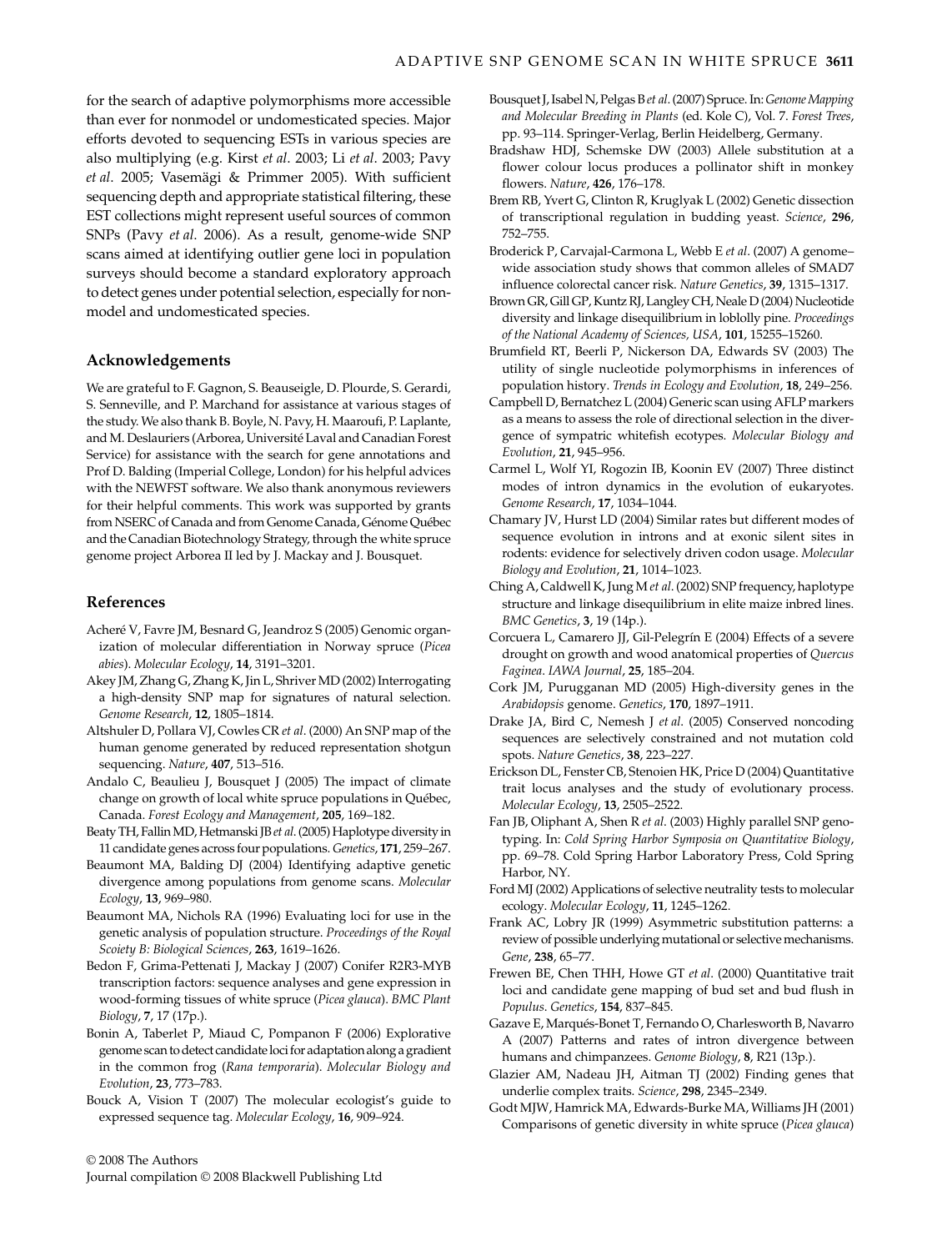#### **3612** M.-C. NAMROUD *ET AL.*

and jack pine (*Pinus banksiana*) seed orchards with natural populations. *Canadian Journal of Forest Research*, **31**, 943–949.

- Guillet-Claude C, Birolleau-Touchard C, Manicacci D *et al*. (2004) Nucleotide diversity of the *ZmPox3* maize peroxidase gene: relationships between a MITE insertion in exon 2 and variation in forage maize digestibility. *BMC Genetics*, **5**, 19 (11p.).
- Hassett DJ, Cohen MS (1989) Bacterial adaptation to oxidative stress: implications for pathogenesis and interaction with phagocytic cells. *The Federation of American Societies for Experimental Biology*, **3**, 2574–2582.
- Hedrick PW (1999) Perspective: highly variable loci and their interpretation in evolution and conservation. *Evolution*, **53**, 313–318.
- Heidelberger P, Welch P (1981) Spectral method for confidence interval generation and run length control in simulations. *Communications of the ACM*, **24**, 233–245.
- Howe GT, Aitken SN, Neale DB *et al*. (2003) From genotype to phenotype: unravelling the complexities of cold adaptation in forest trees. *Canadian Journal of Botany*, **81**, 1247–1266.
- Hurme P, Sillanpaa MJ, Arjas E, Repo T, Savolainen O (2000) Genetic basis of climatic adaptation in Scots pine by Bayesian quantitative trait locus analysis. *Genetics*, **156**, 1309–1322.
- Huse SM, Huber JA, Morrison HG, Sogin ML, Welch DM (2007) Accuracy and quality of massively parallel DNA pyrosequencing. *Genome Biology*, **8**, R143 (19p.).
- Isabel N, Beaulieu J, Bousquet J (1995) Complete congruence between gene diversity estimates derived from genotypic data at enzyme and RAPD loci in black spruce. *Proceedings of the National Academy of Sciences, USA*, **92**, 6369–6373.
- Isabel N, Beaulieu J, Theriault P, Bousquet J (1999) Direct evidence for biased gene diversity estimates from dominant random amplified polymorphic DNA (RAPD) fingerprints. *Molecular Ecology*, **8**, 477–483.
- Jaramillo-Correa JP, Beaulieu J, Bousquet J (2001) Contrasting evolutionary forces driving population structure at expressed sequence tag polymorphisms, allozymes and quantitative traits in white spruce. *Molecular Ecology*, **10**, 2729–2740.
- Kaplan NL, Hudson RR, Langley CH (1989) The 'hitchhiking effect′ revisited. *Genetics*, **123**, 887–899.
- Kayser M, Brauer S, Stoneking M (2003) A genome scan to detect candidate regions influenced by local natural selection in human populations. *Molecular Biology and Evolution*, **20**, 893–900.
- Keightley PD, Gaffney DJ (2003) Functional constraints and frequency of deleterious mutations in noncoding DNA of rodents. *Proceedings of the National Academy of Sciences, USA*, **100**, 13402– 13406.
- Kelley JL, Madeoy J, Calhoun JC, Swanson W, Akey JM (2006) Genomic signatures of positive selection in humans and the limits of outlier approaches. *Genome Research*, **16**, 980–989.
- Kimura R, Fujimoto A, Tokunaga K, Ohashi J (2007) A practical genome scan for population-specific strong selective sweeps that have reached fixation. *PLoS ONE*, **2**, E286. doi:10.1371/ journal.pone.0000286 (10p.).
- Kirst M, Johnson AF, Baucom C *et al*. (2003) Apparent homology of expressed genes from wood-forming tissues of loblolly pine (*Pinus taeda* L.) with *Arabidopsis thaliana*. *Proceedings of the National Academy of Sciences, USA*, **100**, 7383–7388.
- Krutovsky KV, Neale DB (2005) Nucleotide diversity and linkage disequilibrium in cold-hardiness and wood quality-related candidate genes in Douglas fir. *Genetics*, **171**, 2029–2041.
- Li P, Beaulieu J, Corriveau A, Bousquet J (1993) Genetic variation

in juvenile growth and phenology in a white spruce provenanceprogeny test. *Silvae Genetica*, **42**, 52–59.

- Li P, Beaulieu J, Bousquet J (1997) Genetic structure and patterns of genetic variation among populations in eastern white spruce (*Picea glauca*). *Canadian Journal of Forest Research*, **27**, 189–198.
- Li L, Brunk BP, Kissinger JC *et al*. (2003) Gene discovery in the Apicomplexa as revealed by EST sequencing and assembly of a comparative gene database. *Genome Research*, **13**, 443–454.
- Luikart G, England P, Tallmon D, Jordan S, Taberlet P (2003) The power and promise of population genomics: from genotyping to genome typing. *Nature Reviews of Genetics*, **4**, 981–994.
- Lynch M (2006) The origins of eukaryotic gene structure. *Molecular Biology and Evolution*, **23**, 450–468.
- Majewski J, Ott J (2002) Distribution and characterization of regulatory elements in the human genome. *Genome Research*, **12**, 1827–1836.
- Mariette S, Le Corre V, Austerlitz F, Kremer A (2002) Sampling within the genome for measuring within-population diversity: trade-offs between markers. *Molecular Ecology*, **11**, 1145–1156.
- Maynard Smith J, Haigh J (1974) The hitch-hiking effect of a favorable gene. *Genetic Research*, **23**, 23–35.
- Miller WG, Englen MD, Kathariou S *et al*. (2000) Single nucleotide polymorphism and linkage disequilibrium within the TCR  $\alpha/\delta$ . *Human Molecular Genetics*, **9**, 1011–1019.
- Moffatt MF, Traherne JA, Abecasis JR, Cookson WOCM (2000) Single nucleotide polymorphism and linkage disequilibrium within the TCR α/δ locus. *Human Molecular Genetics*, **9**, 1011–1019.
- Morin PA, Luikart G, Wayne RK, the SNP workshop Group (2004) SNPs in ecology, evolution and conservation. *Trends in Ecology and Evolution*, **19**, 208–216.
- Murray BG (1998) Nuclear DNA amounts in gymnosperms. *Annals of Botany*, **82**, 3–15.
- Neale DB, Savolainen O (2004) Association genetics of complex traits in conifers. *Trends in Plant Science*, **9**, 325–330.
- Nei M (1978) Estimation of average heterozygosity and genetic distance from a small number of individuals. *Genetics*, **89**, 583–590.
- Nybom H (2004) Comparison of different nuclear DNA markers for estimating intraspecific genetic diversity in plants. *Molecular Ecology*, **13**, 1143–1155.
- Oetjen K, Reusch TBH (2007) Identification and characterization of 14 polymorphic EST-derived microsatellites in eelgrass (*Zostera marina*). *Molecular Ecology Notes*, **7**, 777–780.
- Ostrowski M-F, David J, Santoni S *et al*. (2006) Evidence for a large-scale population structure among accessions of *Arabidopsis thaliana*: possible causes and consequences for the distribution of linkage disequilibrium. *Molecular Ecology*, **15**, 1507–1517.
- Pavy N, Paule C, Parsons L *et al*. (2005) Generation, annotation, analysis and database integration of 16 500 white spruce EST clusters. *BMC Genomics*, **6**, 144 (19p.).
- Pavy N, Parsons L, Paule C, Mackay J, Bousquet J (2006) Automated SNP detection from a large collection of white spruce expressed sequences: contributing factors and approaches for the categorization of SNPs. *BMC Genomics*, **7**, 174 (14p.).
- Pavy N, Pelgas B, Beauseigle S *et al*. (2008) Enhancing genetic mapping of complex genomes through the design of highlymultiplexed SNP arrays: application to the large and unsequenced genomes of white spruce and black spruce. *BMC Genomics*, **9**, 21 (17p.).
- Pelgas B, Beauseigle S, Acheré V *et al*. (2006) Comparative genome mapping among *Picea glauca*, *P. abies and P. mariana* X *rubens*, and